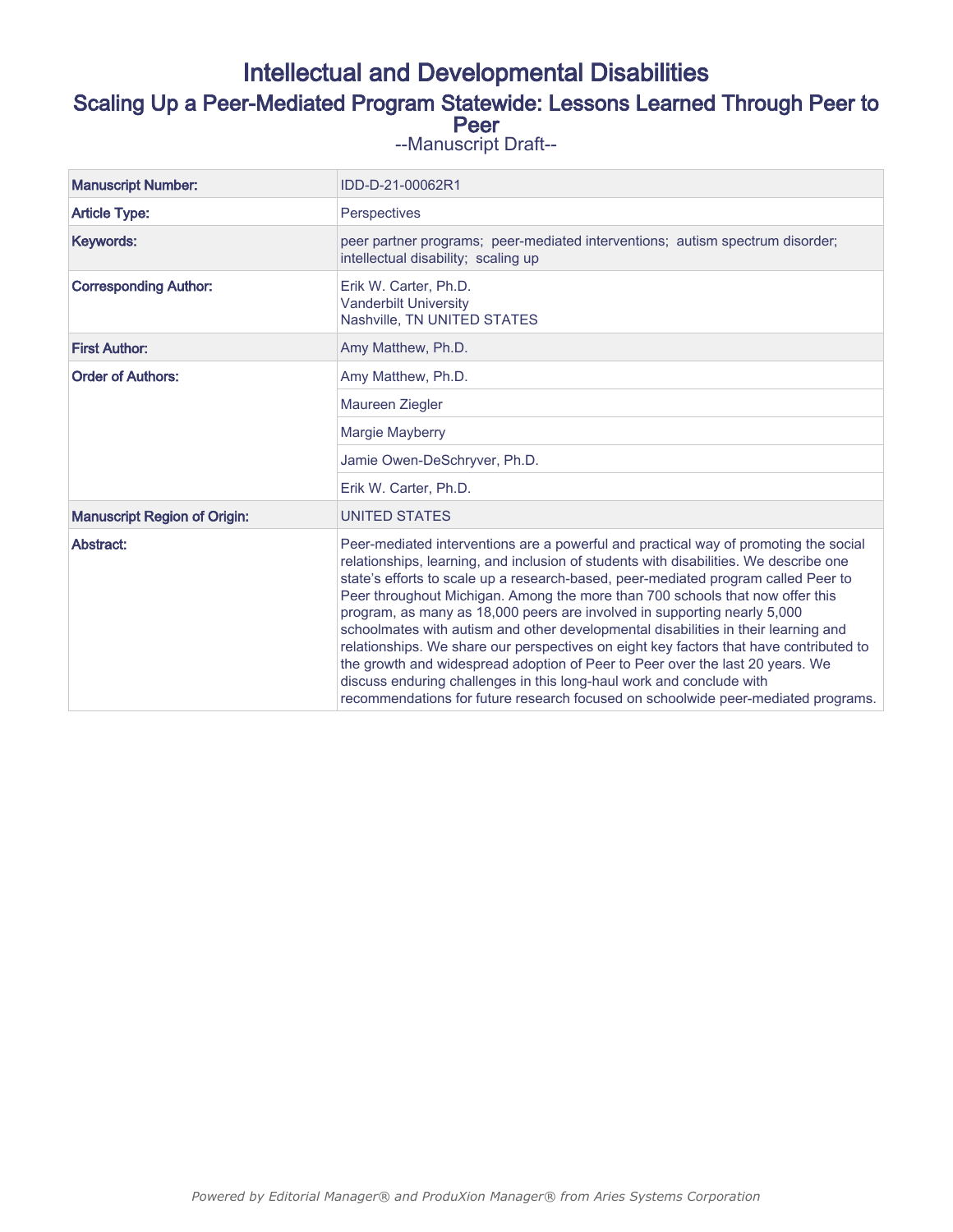# SCALING PEER-MEDIATED PROGRAMS 1

# **Abstract**

Peer-mediated interventions are a powerful and practical way of promoting the social relationships, learning, and inclusion of students with disabilities. In this article, we describe one state's efforts to scale up a research-based, peer-mediated program called *Peer to Peer*  throughout Michigan. Among the more than 700 schools that now offer this program, as many as 18,000 peers are involved in supporting nearly 5,000 schoolmates with autism and other developmental disabilities in their learning and relationships. We share our perspectives on eight key factors that have contributed to the growth and widespread adoption of *Peer to Peer* over the last 20 years. We discuss enduring challenges in this long-haul work and conclude with recommendations for future research focused on schoolwide peer-mediated programs.

*Keywords:* peer partner programs, peer-mediated interventions, autism spectrum disorder, intellectual disability, scaling up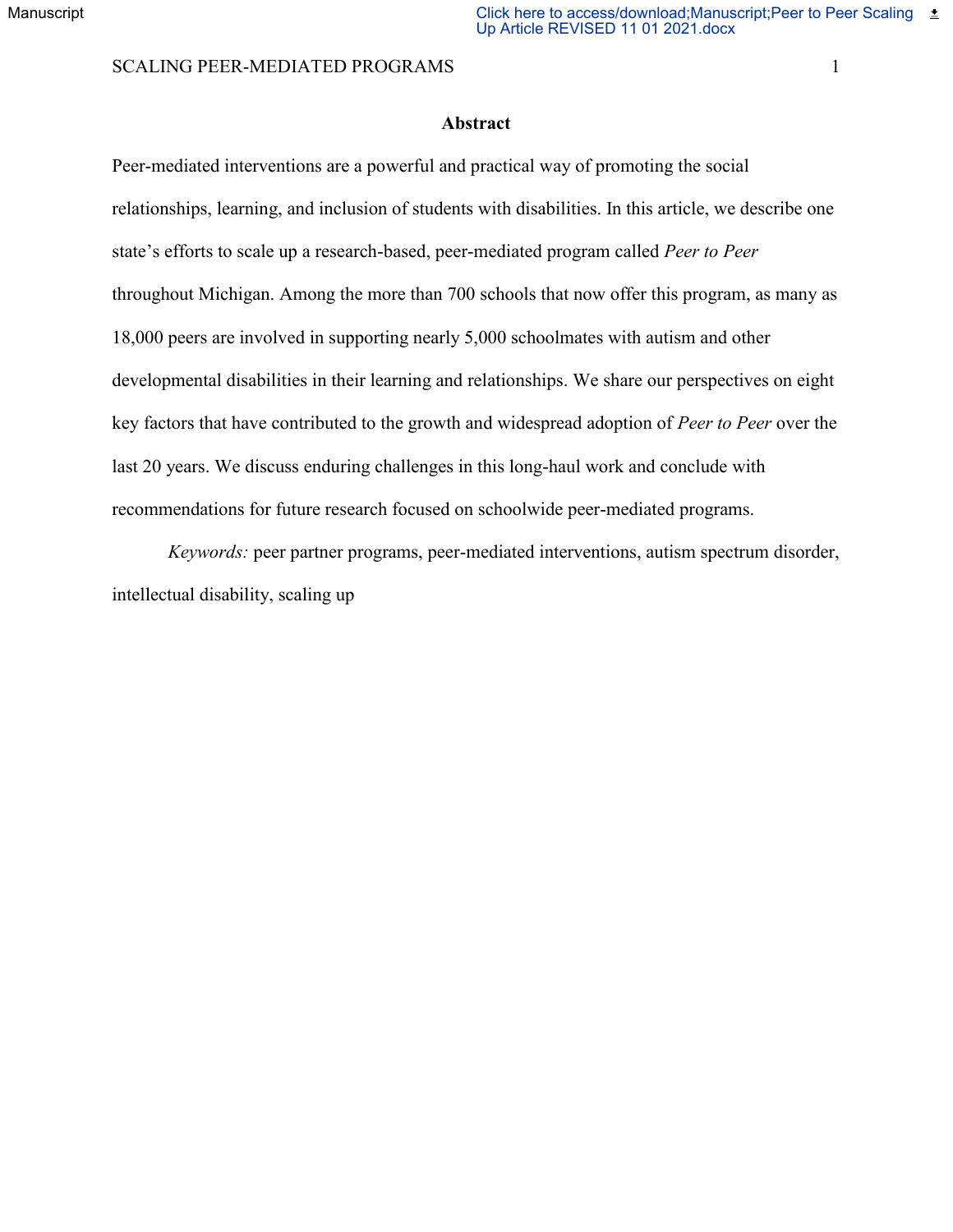#### **Multiplying Peer to Peer in Michigan:**

# **Reflections on Scaling Up a Peer-Mediated Program Statewide**

The courses students take, the extracurriculars they join, the activities they attend, the experiences they enjoy, and the relationships they develop can all contribute to their personal growth and preparation for the future (Carter & Draper, 2010). Yet many students with autism and other developmental disabilities still remain on the peripheries of these important educational opportunities. For example, studies regularly find that students with low-incidence disabilities have inconsistent access to general education courses (Morningstar et al., 2017), infrequent involvement in extracurricular activities (Agran et al., 2017), and more restricted relationships with peers (Petrina et al., 2014).

Peer-mediated interventions are a practical way of supporting students with autism and other developmental disabilities to participate more fully in all aspects of the educational experience (Harris & Meltzer, 2015). These interventions involve peers in providing academic, social, and/or behavioral supports to their schoolmates with disabilities. Peer-mediated interventions can vary in multiple ways, including the settings in which they are delivered, the ways in which peers are recruited and trained, the ways in which students work together, the ongoing involvement of adults, and their overall focus (Travers & Carter, in press). Yet, they all share the core component of involving fellow students as a primary avenue of assistance, instruction, encouragement, and/or friendship. Scores of studies document the effectiveness and feasibility of these interventions for improving a wide range of student outcomes (e.g., Brock & Huber, 2017; Watkins et al., 2015). In addition, research affirms that peers can also benefit academically, socially, and personally from their involvement (e.g., Travers & Carter, 2021). In other words, the research is clear regarding the positive and mutual impact of these interventions.

Schools and districts often establish schoolwide programs (e.g., Best Buddies High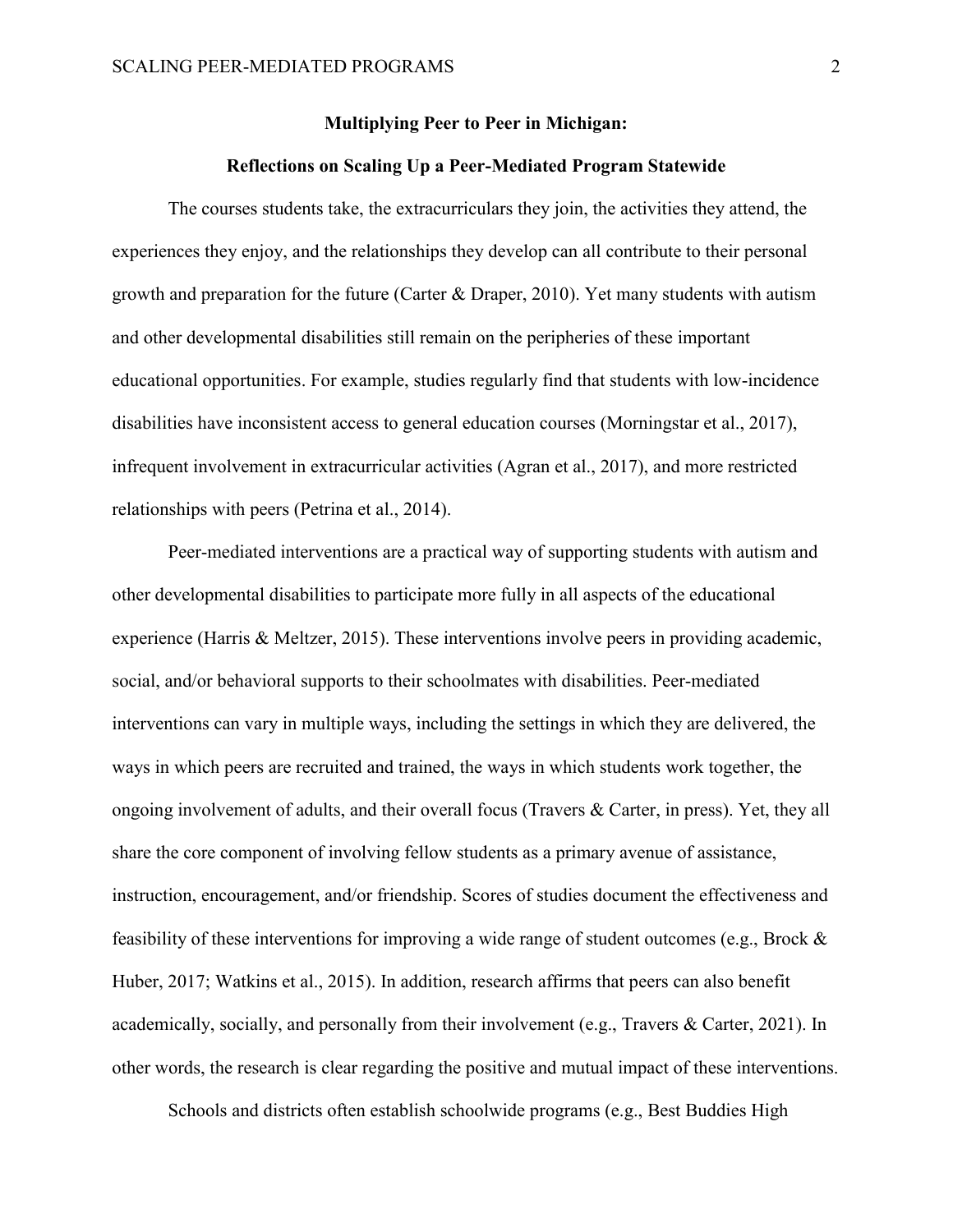#### SCALING PEER-MEDIATED PROGRAMS 3

School, Peer Buddy Programs, Unified Champion Schools) as a way of formally connecting students with and without disabilities in shared activities within and beyond the classroom. Schoolwide peer-mediated programs may be appealing to educators and administrators for several reasons. First, they provide a formal way of connecting larger numbers of students with disabilities to peer-mediated interventions within a particular school. Second, these programs are considered by educators and students to be both practical and acceptable (e.g., Carter & Pesko, 2008; Kamps et al., 1998). Third, schoolwide programs can be adapted to align with the needs, resources, culture, and commitments of individual schools (Ziegler et al., 2020). Fourth, their reliance on natural and ubiquitous sources of supports (i.e., peers) makes them a cost-effective approach. Finally, and most importantly, they have been shown to positively impact students with and without disabilities (Steinbrenner et al., 2020; Masked, 2021b, 2021c).

Despite these attractive features, there are still few examples of these programs being brought to scale or implemented in widespread ways. Within the field of special education, calls to ensure that schools implement practices that actually work are intensifying (e.g., Horner et al., 2019; Klingner et al., 2013). Although some examples of district and regional adoption have been described in the literature (e.g., *Kentucky Peer Support Network Project, Metropolitan Nashville Peer Buddy Program*), statewide implementation of peer-mediated programs has been more elusive. One notable exception has been the *Peer to Peer* program, which is now being implemented in more than 700 urban, suburban, and rural schools across Michigan. More than 18,000 peers are involved in supporting over 4,800 schoolmates with autism and other developmental disabilities in their learning and relationships. The experience of expanding this program has implications for other states interested in addressing the educational needs of students with autism and other developmental disabilities through peer-mediated approaches. The purpose of this article is to summarize the lessons we have learned from implementing a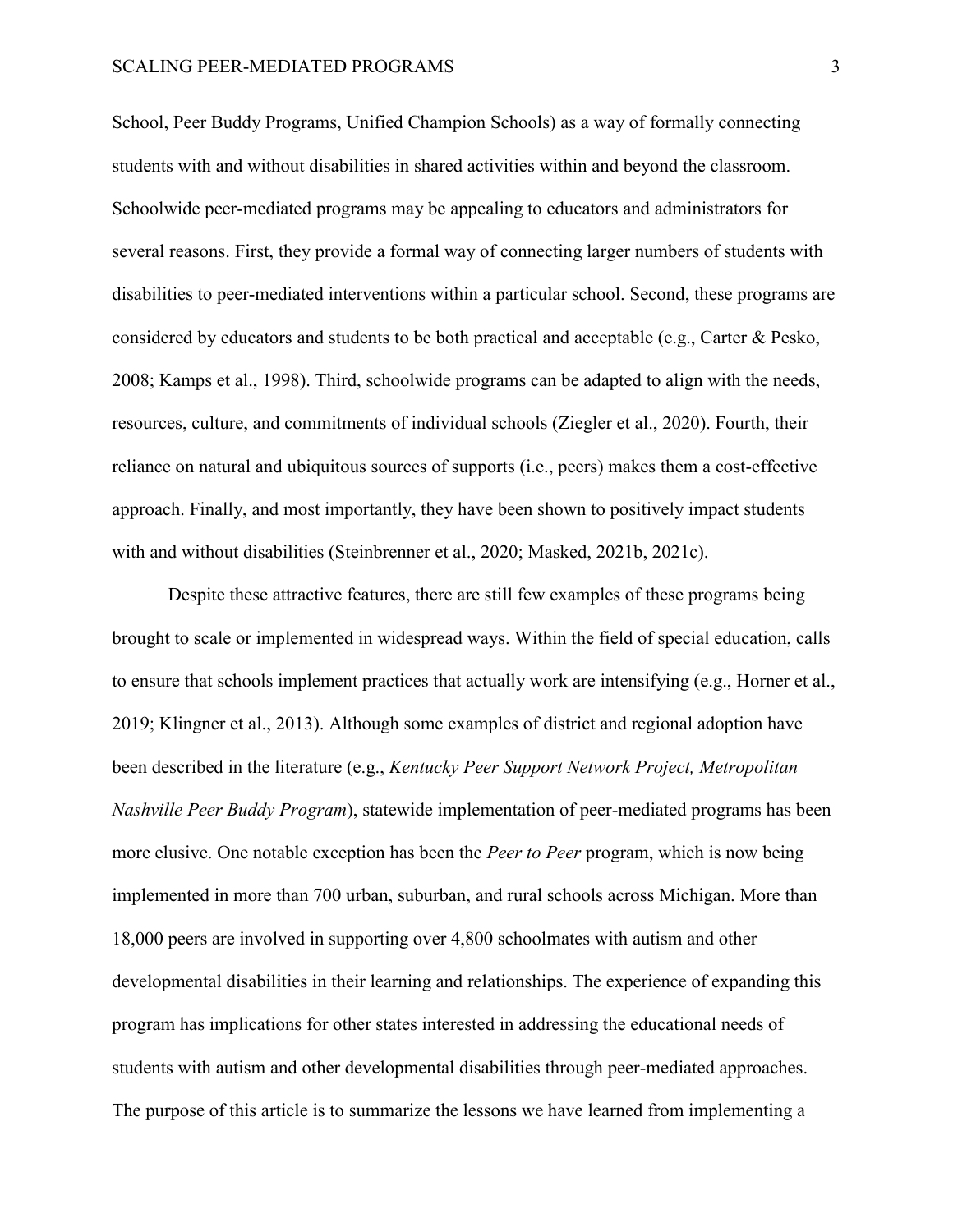research-based, peer-mediated program known as *Peer to Peer* on a statewide basis. We provide an overview of the program and its history, propose factors we think have promoted its widespread adoption, describe some of the complexities of this work, and conclude with recommendations for future research.

#### **Brief History of** *Peer to Peer*

The origins of *Peer to Peer* are found in a single Michigan school district in 1990. A core group of special education staff were concerned about the social isolation of students with autism. Clarkston, a small district of 7,000 students, had a center-based program that served nearly 100 students with autism and they wanted to increase integration within typical schools and classrooms. They began identifying and training peers without disabilities to serve as role models, academic supports, and interaction partners to students with disabilities. Over time, the program shifted its emphasis from reverse mainstreaming toward supporting students with disabilities as full members within typical school and classroom activities. As the program was established, other districts expressed an interest in adopting similar approaches.

Since 2001, the START (Statewide Autism Resources and Training) Project has been funded by the Michigan Department of Education's Office of Special Education to improve the educational programming and quality of life for the burgeoning number of students with autism. At the time, educational placements were often restrictive and most schools felt ill-prepared to serve these students. The START Project looked for a pivotal practice that could have a broad impact on students' learning, social relationships, daily living skills, and preparation for life after high school. The peer-mediated program developed in Clarkston Community Schools offered a way of integrating effective practices and promoting access to the least restrictive environment. The START Project helped establish additional demonstration sites as a way to build capacity and commitment in this area of peer-mediated supports.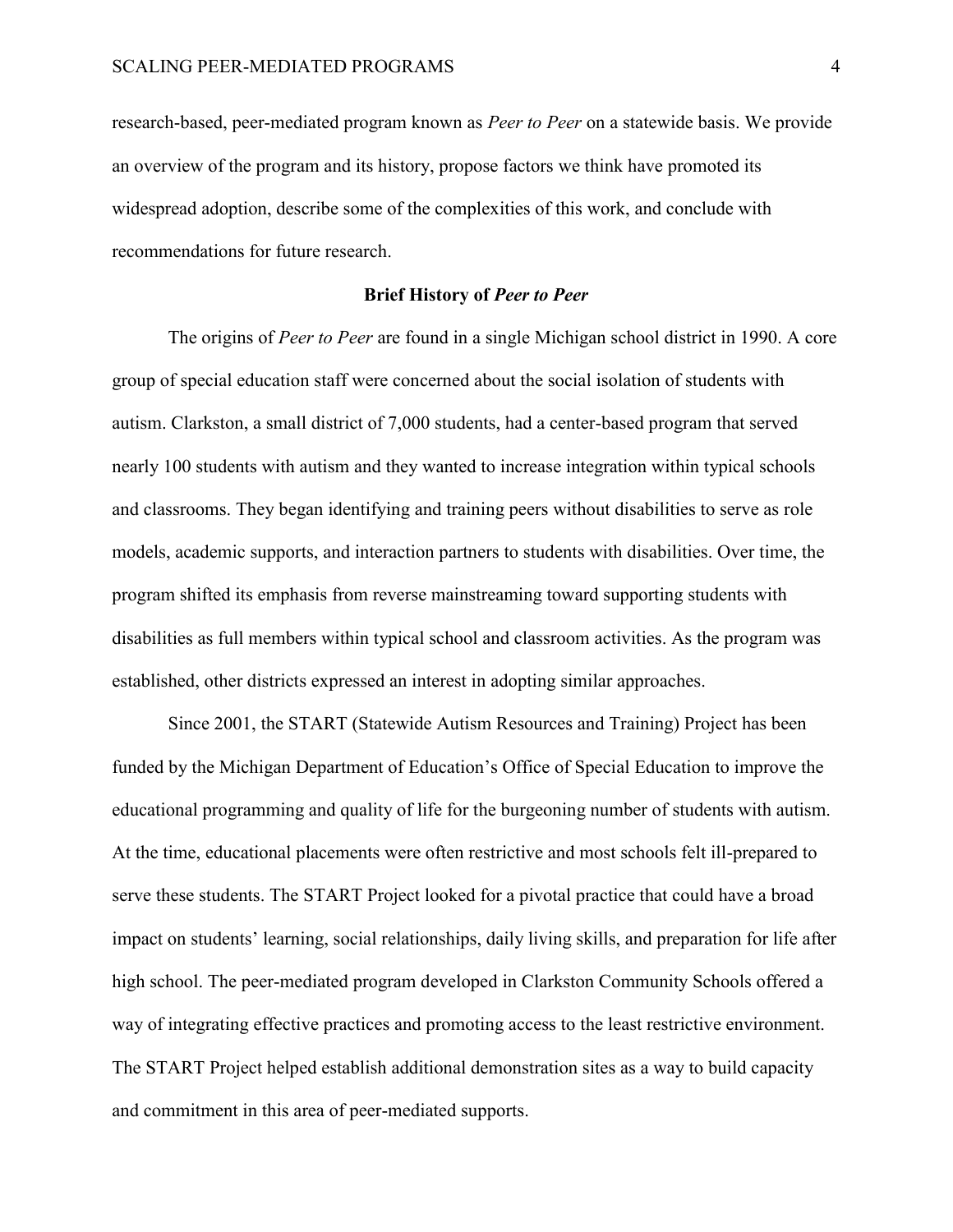#### SCALING PEER-MEDIATED PROGRAMS 5

The *Peer to Peer* model evolved over subsequent years as additional programs were launched. Although visiting an existing program helped other schools catch a vision for inclusive practices, some still struggled to initiate their own programs in the absence of additional guidance. In response, the START Project created an initial training module that outlined the steps needed to start a new program. When this too was found to be insufficient, the project developed an implementation manual that incorporated program materials for replication (e.g., informational brochures to recruit students, training materials for staff and administrators, resources describing how to implement case conferences, sample syllabi and course materials, a description of activities to support program maintenance). Soon after, START staff began offering technical assistance directly to interested schools. In 2012, support for *Peer to Peer* was named as a funded priority for the state's 16 Regional Collaborative Networks, which further increased interest statewide. As the number of programs multiplied, an informal network of program coordinators emerged and a formal community of practice was launched in 2017.

#### **Description of the** *Peer to Peer* **Program**

*Peer to Peer* is a schoolwide peer-mediated program that invites and equips peers without disabilities to actively support their schoolmates with disabilities socially and academically throughout the school day. Although students with autism are the more frequent participants in the program, students with intellectual disability, multiple disabilities, and/or behavioral challenges are often involved as well. Core components include:

- Recruiting multiple students who voluntarily agree to serve as "peer partners"
- Equipping peer partners with relevant skills, knowledge, and strategies through trainings
- Connecting peers with students who would enjoy and benefit from their support
- Creating regular opportunities for students to spend time together in classrooms,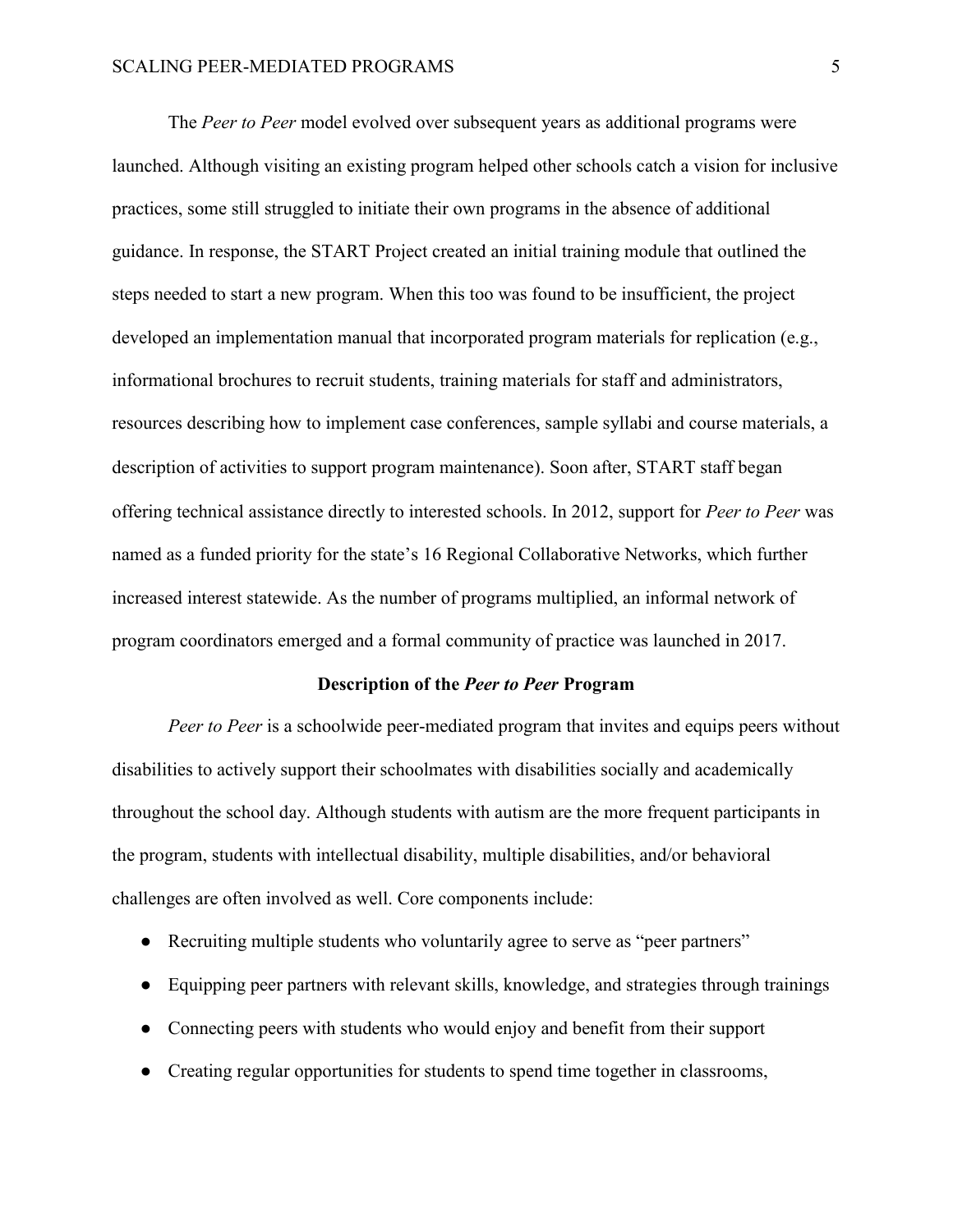cafeterias, playgrounds, extracurricular activities, and other school events

- Engaging peers in group problem solving and advocacy through "case conferences"
- Monitoring the program's implementation and impact.

Depending on its size, a single school's program might involve as many as 20-100 peers in supporting between 5-25 students with disabilities. Step-by-step procedures for establishing a program are described in Ziegler et al. (2020). Implementation manuals, fidelity measures, and other supportive materials are all available freely on our START project website (https://www.gvsu.edu/autismcenter).

At each school, the program is overseen by a core team of 3-5 staff, at least one of whom (e.g., special educator) is designated as having primary responsibility for daily coordination. This team secures principal and resource support; publicizes the program to students, staff, and families; addresses scheduling and logistical issues; and reflects on the program's delivery and impact. The program coordinator oversees recruitment, provides training for peers and staff, manages schedules, arranges case conferences (i.e., problem-solving meetings led by staff and peers), serves as teacher of record, and maintains communication with administrators. The design of the program differs based on school level. Most middle and high schools adopt a stateapproved credit course that incorporates curricular and experiential elements designed to increase the knowledge, attitudes, and skills of peer partners. In elementary schools, shared experiences are usually embedded throughout the day in less formal ways or during specific activities (e.g., class projects, field trips, recess).

After determining which students with disabilities to involve in *Peer to Peer*, peers are recruited through a variety of avenues, oriented to their roles and participating staff, and provided any relevant training (e.g., disability etiquette, confidentiality, basic support and instructional strategies, approaches for providing feedback). The specific responsibilities of peers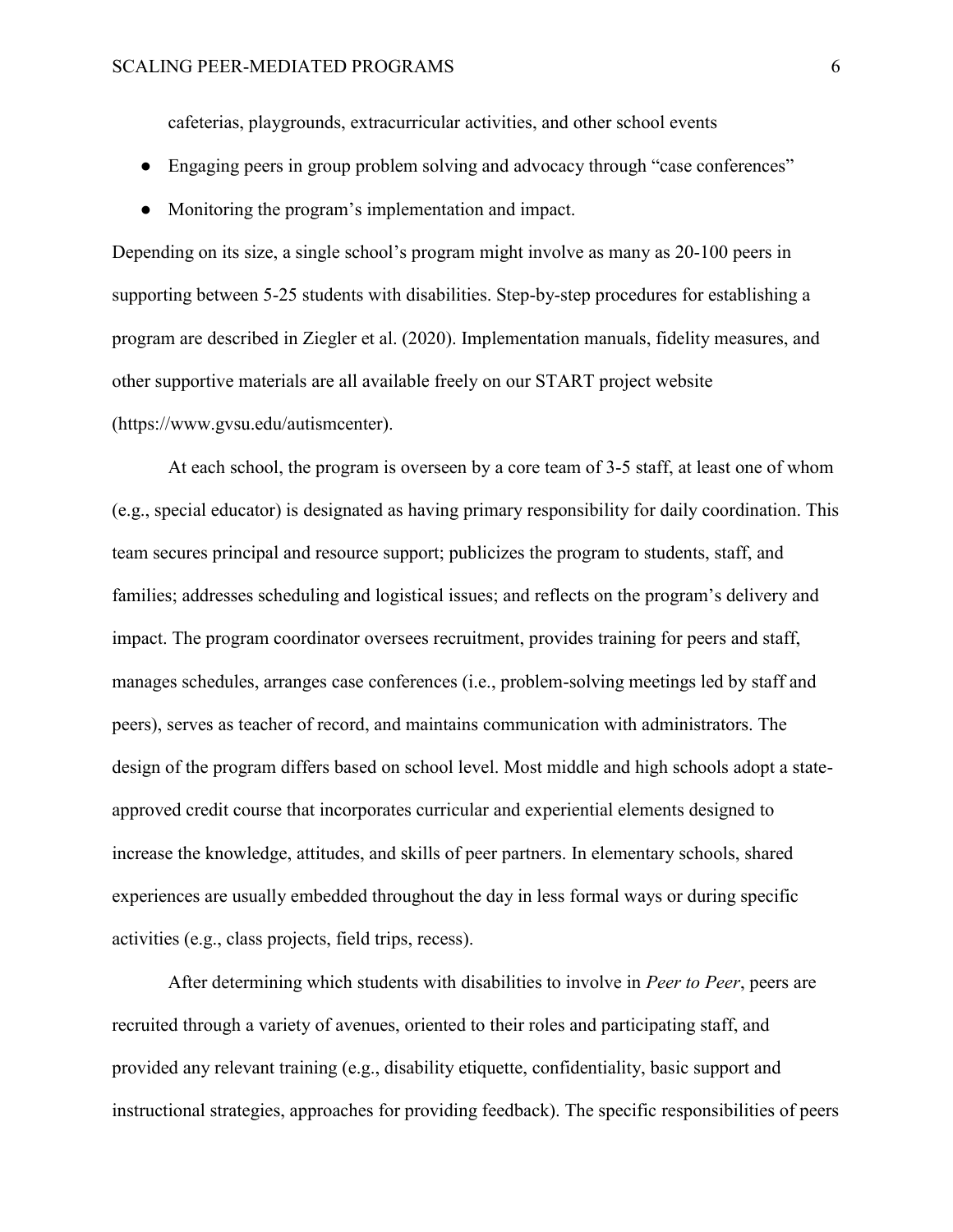#### SCALING PEER-MEDIATED PROGRAMS 7

vary depending on multiple factors, including the needs and preferences of the students they support, the settings and activities during which students work together, and their own capabilities and confidence. For example, peers might support students within a general education classroom by sharing materials, collaborating on a group project, or conversing about their schoolwork. Within an extracurricular club, peers might talk about a shared interest, provide practical support, or work jointly on a task. Elsewhere, peers might eat lunch with students, play together at recess, or meet for school-sponsored activities (e.g., school plays, athletic events). In some cases, peers are paired with a single student for a particular class or activity; most often, peers support multiple schoolmates throughout the school day. The involvement of general or special educators, paraprofessionals, and related services providers also varies and can include modeling strategies for peers, identifying inclusive activities, implementing needed accommodations and modifications, and addressing emerging challenges.

Schools are encouraged to collect and reflect on data regularly when implementing *Peer to Peer*. This includes using fidelity checklists that delineate key components related to staff preparation and participation, program development, program implementation, and data collection at either the elementary or secondary levels. It also includes gathering program feedback from students and peers, from their parents, and from the educators who support them. This information is used to design and refine program features so they are acceptable, feasible, and relevant to present needs. For example, members of the core team might (a) survey, interview, or observe students and peers, (b) review student journals and course assignments, (c) solicit insights from parents and school staff; and/or (e) review extant student data (e.g., attendance, grades, behavioral referrals). Within these parameters, however, the program can be tailored based on the needs and culture of a particular school or district.

# **Eight Factors Supporting Statewide Adoption**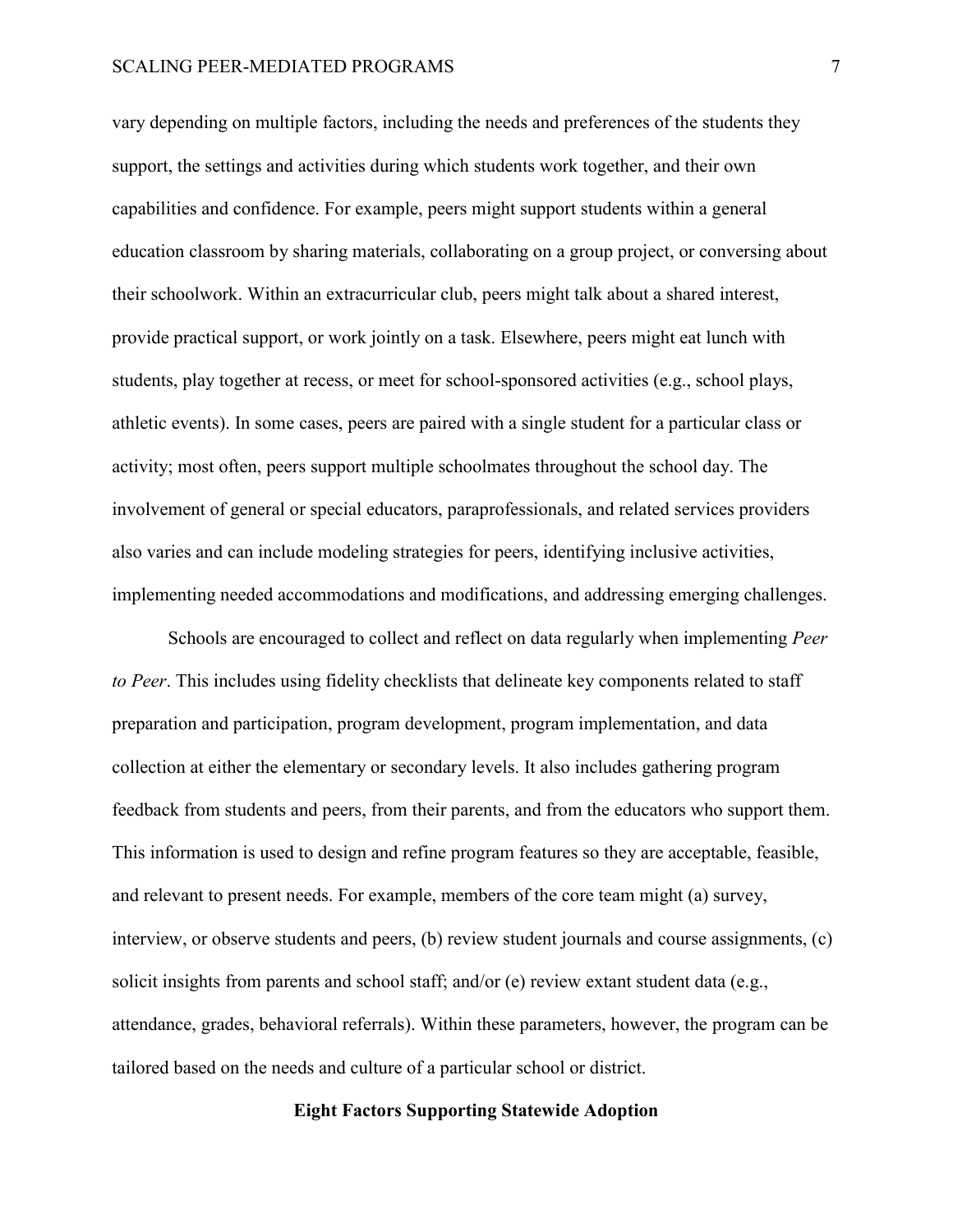We attribute the steady growth and widespread adoption of *Peer to Peer* to a combination of factors. In this section, we share our perspectives on eight factors we consider to be especially important for scaling up peer-mediated programs. Each factor is described briefly in Table 1.

# **Strong Research Support**

Educators and administrators have long been encouraged to use scientifically proven practices in their schools and classrooms. Calls to adopt evidence-based practices have been particularly pronounced within the field of special education (e.g., Odom et al., 2005). Addressing the needs of students with disabilities—especially those with more extensive support needs—is best accomplished by using approaches that have been shown effective in rigorous studies. Hundreds of studies have documented the impact peer-mediated interventions (e.g., peer networks, peer support arrangements, peer tutoring, peer mentoring) can have on the learning and social relationships of students with autism and other developmental disabilities (e.g., Carter, 2021; Steinbrenner et al., 2020). Moreover, these interventions were highlighted within early reports of the National Professional Development Center on Autism Spectrum Disorders (Odom et al., 2010) and the National Autism Center (2009), as well as detailed within freely available online training modules (e.g., Autism Focused Intervention Resources & Modules, NCAEP; Autism Internet Modules, OCALI). *Peer to Peer* incorporated many of these individualized intervention approaches to meet the needs of multiple students with disabilities across the school day. Appealing to a strong empirical foundation for the program was key to securing the interest and buy-in of many administrators and educators. Moreover, parents were now in a position to advocate for the program in their local schools by referencing it as a research-based practice.

# **Multiple Dissemination Pathways**

The research to practice gap has been a longstanding concern within the field of special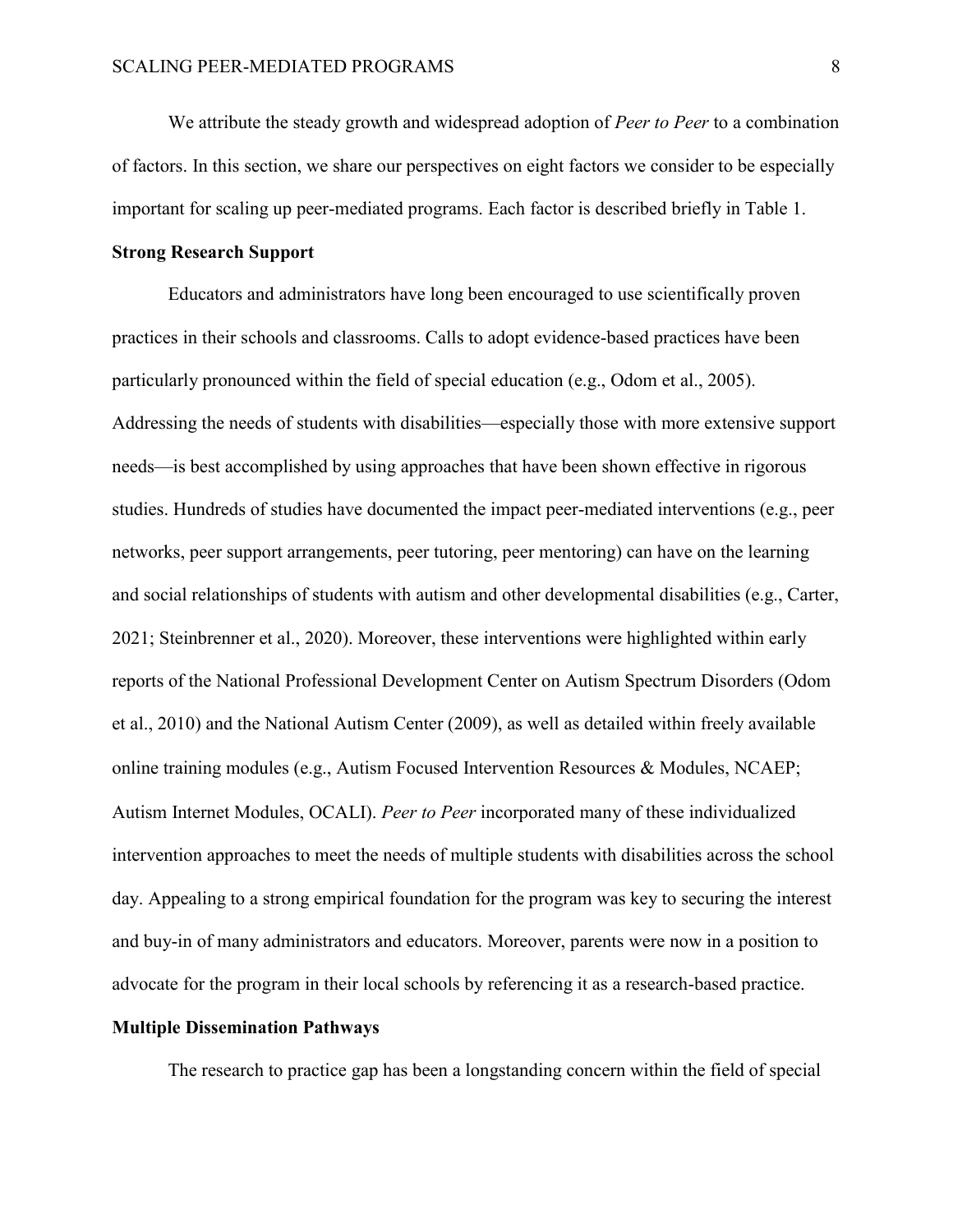education. The extent to which educators are familiar with evidence-based practices and fluent in their delivery remains uneven (e.g., Knight et al., 2019). To build the awareness and capacity of schools to launch and grow new *Peer to Peer* programs, we focused on multiple avenues for disseminating information about the program and its implementation. We presented regularly about the program at numerous state conferences and organizational meetings, including those aimed at families, teachers, school leaders, and superintendents. As interest swelled, we also began convening our own statewide training event focused on *Peer to Peer* support as a strategy to increase opportunities for students with ASD to access general education settings and curriculum. The specific steps for developing a program were represented in the training, including aspects of recruitment, training, and implementation. These state-level trainings consistently fill to capacity with 200 participants and often have waiting lists. Staff who attend the statewide training assemble a core team and secure administrator support for the program.

Given our large state, we soon recognized the need to create local learning opportunities led by area educators who had experience with the program. Adopting a train-the-trainer model enabled us to develop a cadre of local experts who could equip schools in their region to implement the program, as well as offer more geographically feasible trainings. Additionally, regional *Peer to Peer* coordinators were established to support the development of programs district- or county-wide. The coordinators now participate in additional training opportunities, support data collection, advocate for the development of additional programs in the local region, and partner with other organizations such as Unified Champion Schools. Finally, the COVID-19 pandemic has led us to offer virtual trainings that have enabled a much larger number of schools across the state to access trainings. In the future, we anticipate offering both in-person and virtual peer to peer trainings as well as equipping local trainers to offer the training in various formats.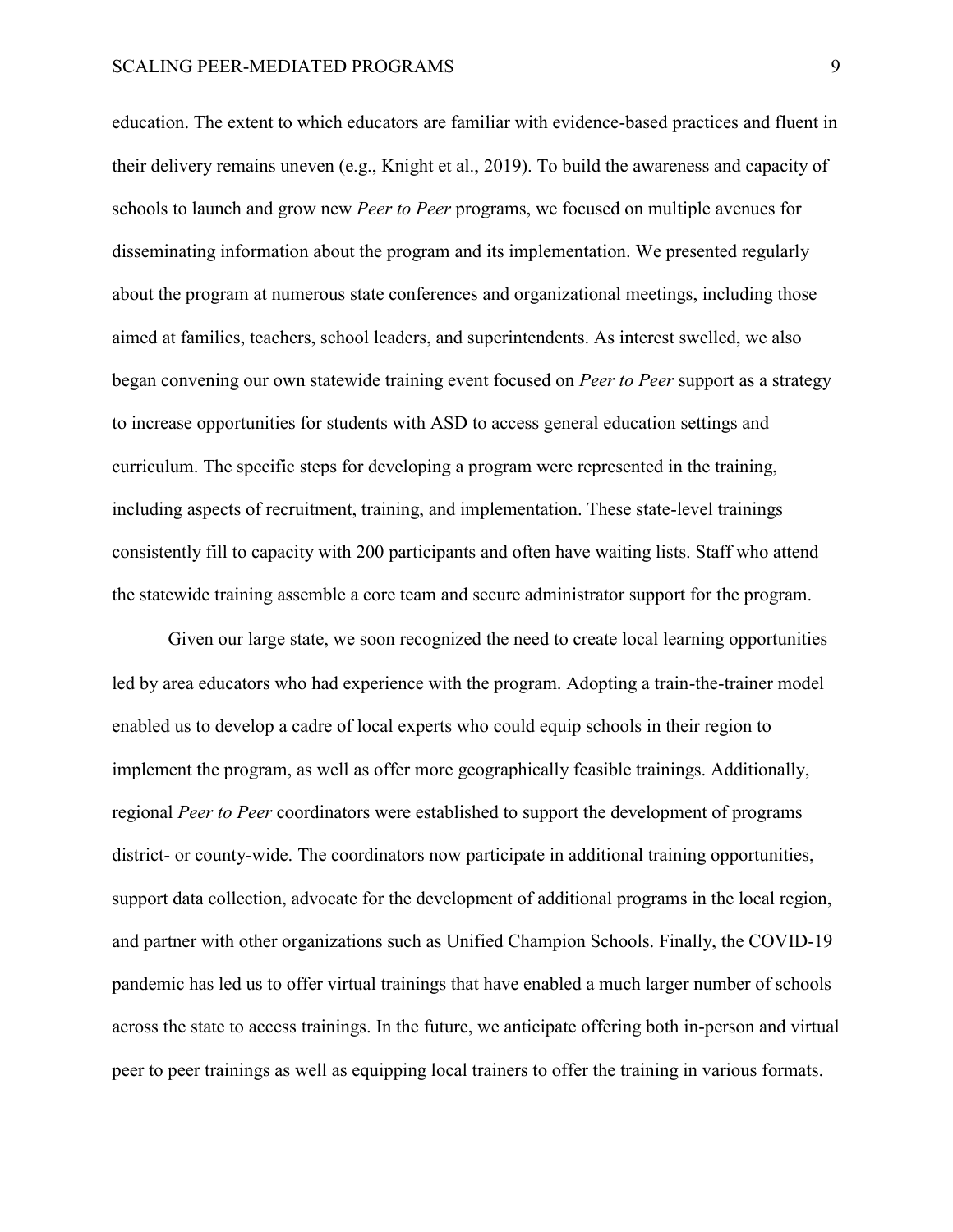## **Creation of Implementation Materials and Fidelity**

As the number of schools implementing *Peer to Peer* expanded, so too did the need to manualize all aspects of the program. School teams wanted specific guidance on how each component (e.g., program development, recruitment, training, scheduling, activity planning, curricular decisions, case conference meetings, evaluation, program growth) should be carried out in their district. Moreover, they wanted access to practical resources (e.g., promotional materials, permission forms, activity ideas, data collection tools) they could readily use and adapt. This led to the creation of two parallel versions of a *Peer to Peer Program Playbook*—one focused on elementary schools and the other on secondary schools. Both manuals have been revised multiple times over the years to incorporate new ideas and evolving conceptions of this peer-mediated program. As we began to see wide variations in implementation among the burgeoning number of implementing schools, we recognized the importance of also developing fidelity checklists for *Peer to Peer.* Regular reflection on implementation fidelity is key to (a) ensuring programs remain aligned to recommended and research-based practices, (b) informing our initial training and subsequent technical assistance, and (c) enabling more rigorous program evaluation (Cook & Odom, 2013). One ongoing challenge has involved striking the right balance between standardizing programs and allowing sufficient flexibility for schools to individualize their programs based on the needs of students and culture of their school. This is especially important given the heterogeneity among students with autism and other developmental disabilities. This requires a clear delineation of which core components can be adapted or omitted. These program manuals and fidelity tools provide the framework for all trainings.

# **Provision of Technical Assistance**

The transition from initial training to actual implementation in local schools is often difficult. Applying new strategies or programs within contexts as distinctive, complex, and fluid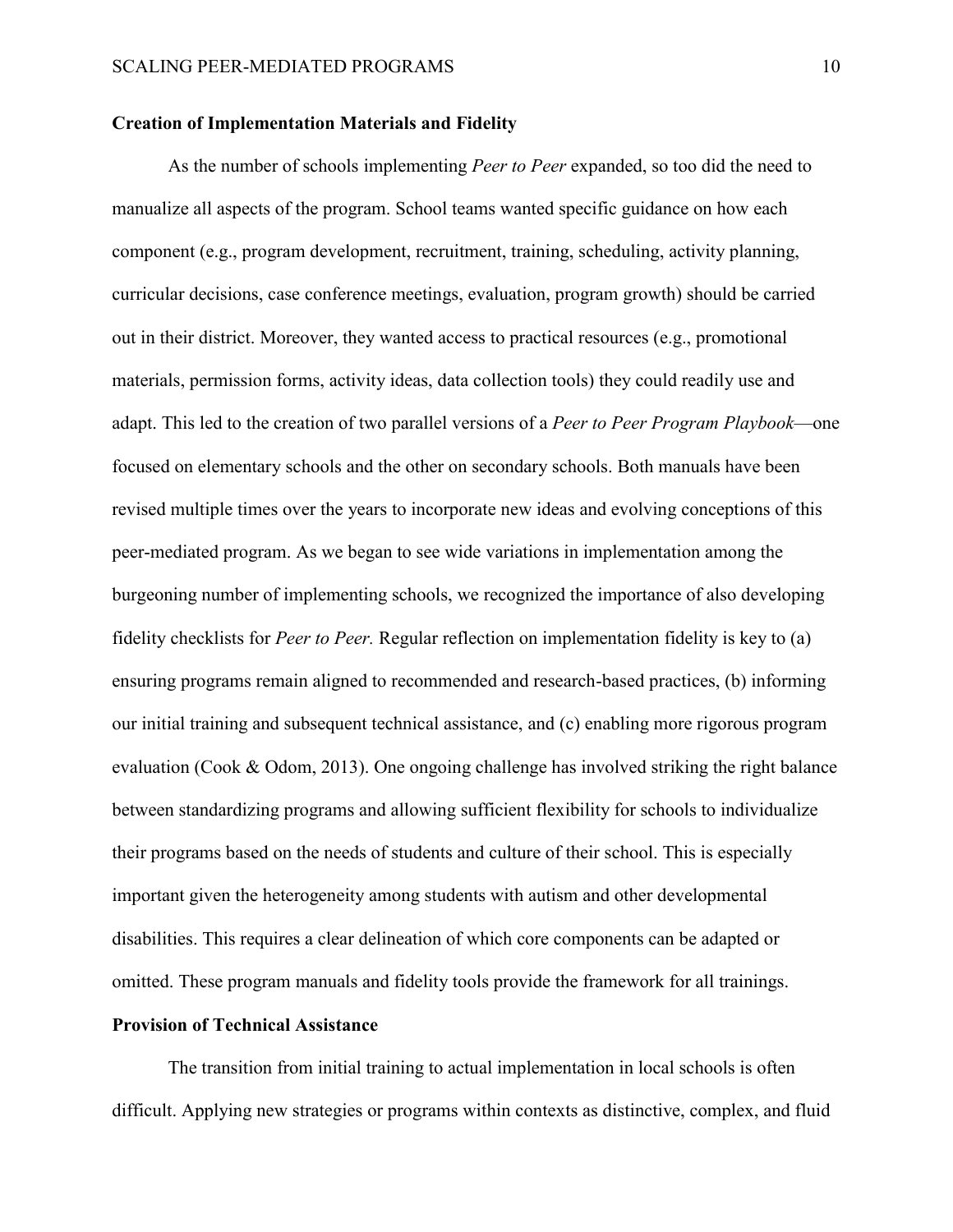as local schools is complex work. Studies caution against an exclusive reliance on one-shot training as the primary avenue for promoting high-quality implementation of effective practices (e.g., Brock et al., 2017). Early on, we observed teams leaving our *Peer to Peer* trainings with great enthusiasm and specific ideas, only to struggle to ever get started or derail at the onset of early difficulties. We began offering technical assistance as a way of providing coaching, problem-solving, and other assistance to interested schools who needed additional guidance beyond the training. We initially allocated one part-time staff to serve as an implementation coach to schools across the state. However, teams were first required to attend the training, assemble a team, secure administrator support, and complete a short application. These requirements ensured there was sufficient commitment and prior preparation to benefit from the technical assistance we offered. Schools and districts that received this individualized support were much more likely to launch and sustain their *Peer to Peer* programs. As we developed and improved program implementation manuals, we noticed that requests for technical assistance diminished. The majority of programs are able to launch in the absence of technical assistance. In addition to formal support from the START project, schools can now also access informal support from within their Regional Collaborative Networks or from district consultants who are involved with their own *Peer to Peer* Programs.

# **State-Level Investment**

The demonstrated commitment of the Department of Education's leadership has also had a substantial influence on the trajectory of program growth statewide. In the early years, schools and districts had to identify on their own how best to integrate *Peer to Peer* within their existing curriculum. In the absence of a formal course offering, fewer opportunities were available for adolescents with and without disabilities to spend time together in the midst of an already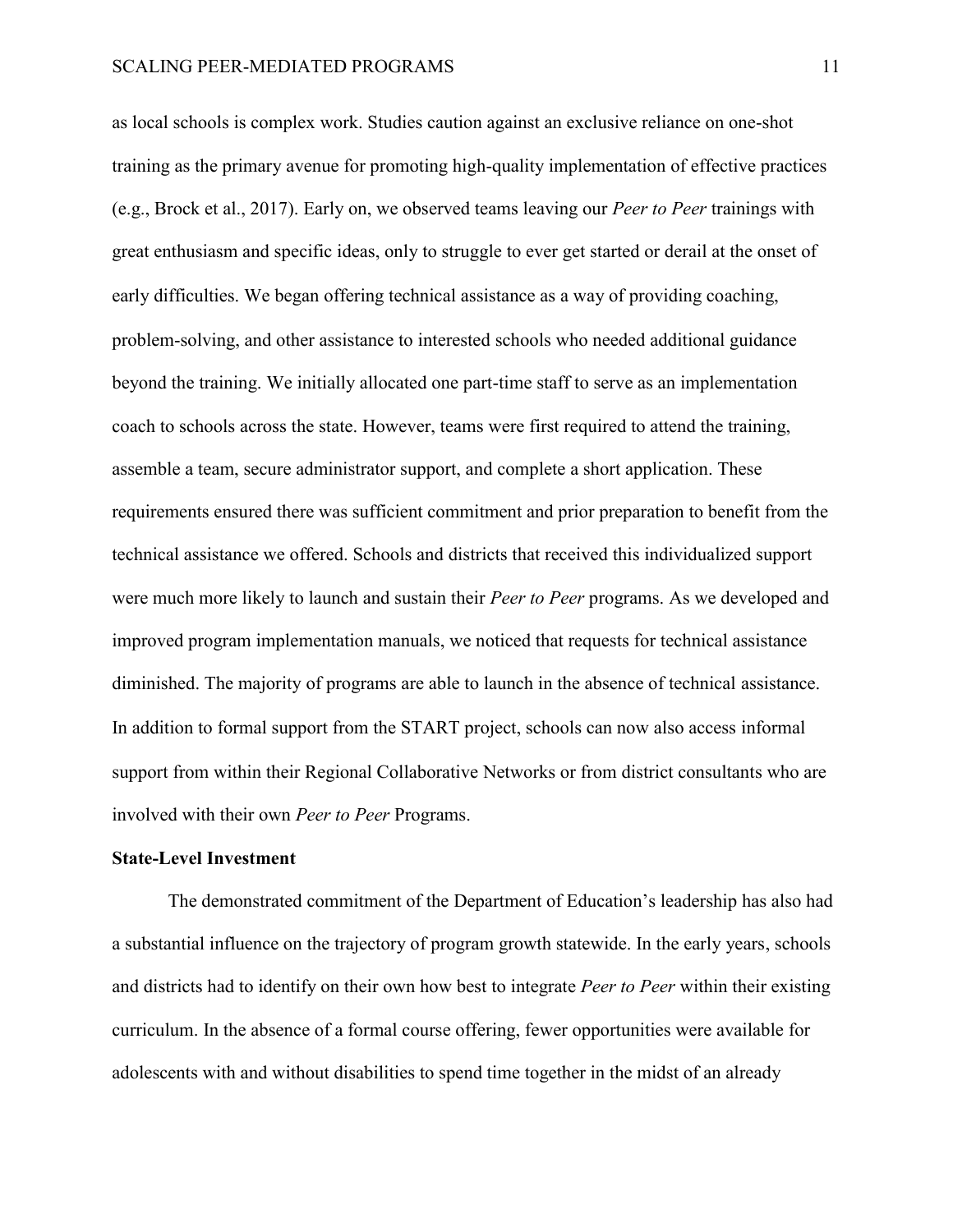crowded secondary school curriculum. Recognizing the impact of and interest in this program, the state established an approved elective course associated with *Peer to Peer* in 2010. Although district boards of education still had to approve the curriculum locally, the process for doing so was now much easier and the state's endorsement of this experience carried much weight. The inclusion of *Peer to Peer* within the course catalog promoted awareness of the opportunity among students, as well as provided time and incentive within the school day to participate. The state's commitment is also reflected in its investment of time and finances. State representatives have had a presence at START project trainings, conferences, and leadership days. Likewise, state-funding of the START project is intended, in part, to support the implementation and growth of *Peer to Peer*.

## **Collaborative Structures**

The growth of *Peer to Peer* also revealed the need to establish structures that enabled teams to more easily connect and collaborate with others across the state who also were implementing the program. Recognizing the limits of our own availability and resources amidst the burgeoning number of implementing schools, we looked for new ways of convening and connecting people for mutual support, strategy sharing, and problem-solving. Three primary avenues for supporting collaborations emerged. First, the state's sixteen Regional Collaborative Networks bring together diverse stakeholders to address local needs related to serving students with autism. *Peer to Peer* has been named as one of five priority areas for these networks, ensuring that goals related to regional growth of the program are addressed.

Second, we launched a summer "think tank" in 2014 as a way of soliciting input from educators, school leaders, and students on how *Peer to Peer* could be improved and expanded (with follow-up in 2016). For both events, invited participants had active roles in *Peer to Peer*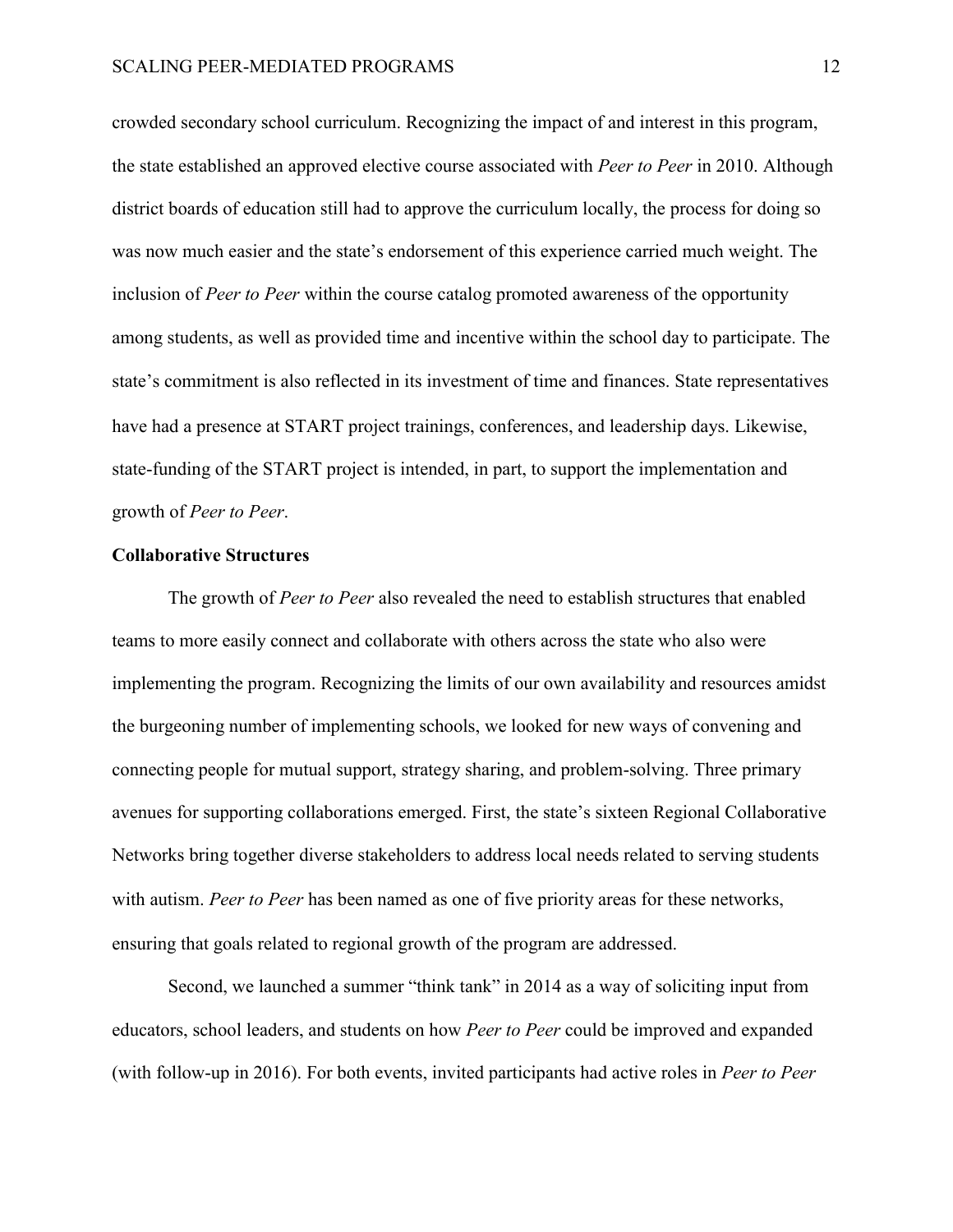programming in their region and were selected based on their passion and innovative ideas that had resulted in excellent implementation. Participants brought resources, tools and creative energy to share with START and other attendees. These resources became the springboard for the expanded guidance manuals (i.e., *Peer to Peer Playbooks*) START later created.

Third, we established a statewide "community of practice" in 2017, which provides a forum for exchanging program ideas and information, collective problem solving, and mutual encouragement. By strategically inviting participants from across the state, each implementing district gained access to a named point of contact for their needs related to program implementation. Each of these contexts for collaboration served to promote greater awareness of *Peer to Peer* throughout the state, while also creating some healthy peer pressure for new schools to become involved. Finally, as parents became aware of the availability of *Peer to Peer* in other districts, they could see the value in this social opportunity for their own child, which led to conversations in their local district about starting a program. Parents often became collaborative partners in supporting the programs through PTA and PAC involvement, volunteering for events, and assisting to coordinate extracurricular activities.

# **Local Impact Data**

Although peer-mediated interventions and programs have strong research support, educators still need local data to address the ways students with and without disabilities are being impacted by their involvement in *Peer to Peer* at a specific school*.* Such information can be key to convincing parents, educators, and school or district leaders to support program adoption and expansion. We have long encouraged schools to collect multiple forms of data (e.g., surveys, interviews, reviews of journals and assignments) from the breadth of program stakeholders (e.g., students with disabilities, peer partners, parents, teachers, paraprofessionals). Moreover, we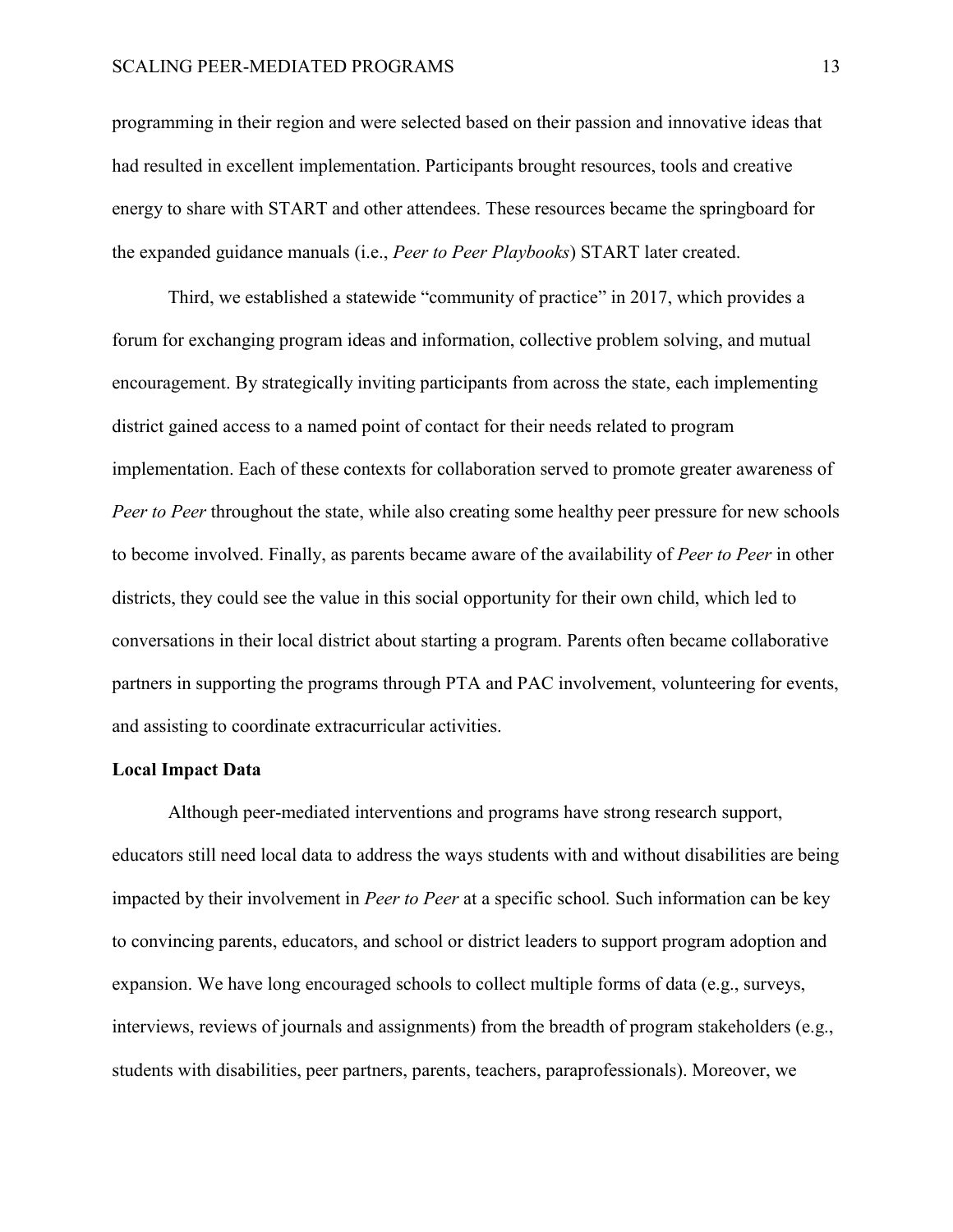incorporated example data collection tools and ideas within the implementation manuals, as well as addressed program evaluation explicitly within training and technical assistance. Some programs have used these data when meeting with school administrators, superintendents, and school boards to build awareness and support for their programs. Others have presented their data to foundations and community organizations when requesting financial support*.* Data showing the positive benefits for peer partners who are themselves at-risk for school failure have been particularly influential among school leaders. For example, our own analyses of the experiences of peers involved in programs at eight diverse high schools found that peers overall experienced significant increases in their attendance and grades, as well as decreases in behavioral referrals and suspensions (Masked, 2021c). Likewise, surveys and interviews of peers in both middle and high schools identified an array of social, academic and personal benefits that peers attributed to the program (Masked, 2021a; Masked, 2021b).

### **Courage**

A final factor is less tangible, but no less important. We have seen first-hand that investing in new programs requires certain postures. It takes considerable courage for educators to advocate for new ways of serving students, particularly when these ways challenge prevailing practices in their schools. Launching *Peer to Peer* requires special educators to assemble a core team, appeal to principals for support, collaborate with new colleagues (e.g., general educators, school counselors), assume added responsibilities, work with new groups of students, and champion the program within and beyond their schools. Each of these roles brings the risk of failure, requires learning new skills, and necessitates raising one's own expectations. Many *Peer to Peer* team members speak first-hand of the challenges they have faced in convincing their colleagues that students with autism and other developmental disabilities deserve meaningful access to the same breadth of social and learning experiences as any other student in their school.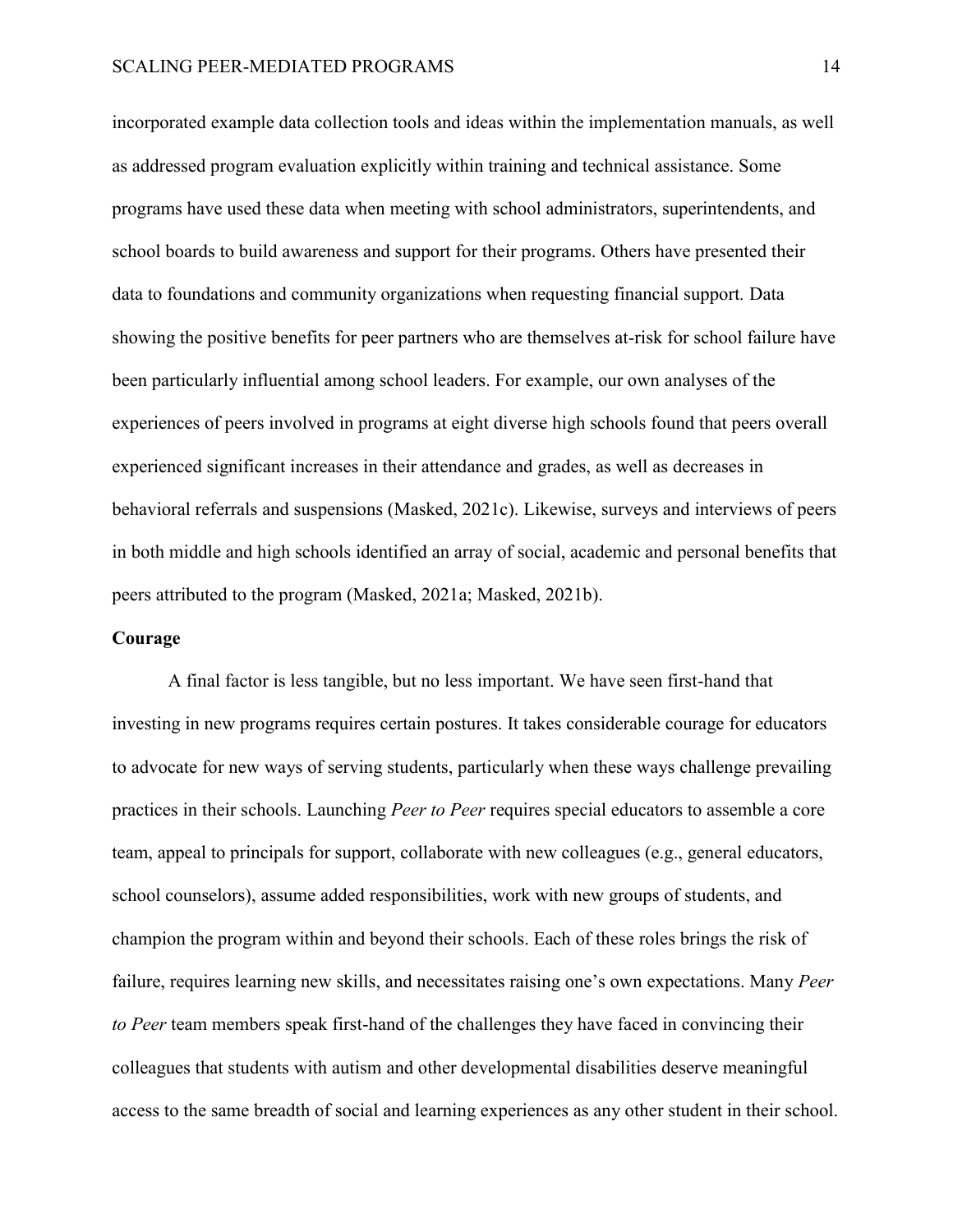Evidence-based practices are always implemented by people—and people who must have the courage of their convictions to pursue substantially new ways of serving their students.

#### **Challenges and Complexities**

Supporting the growth of *Peer to Peer* has been a complex endeavor. We have encountered several challenges that can impact implementation of this schoolwide program. First, program adoption requires initial awareness at the local level. A single teacher, parent, or principal is typically the catalyst for proposing a program at a particular school. This has required pursuing multiple avenues for disseminating information about *Peer to Peer*, as discussed previously. Yet there are more than 890 public school districts and 4,300 schools in Michigan. High rates of turnover and attrition among teachers require a continuous investment in awareness building. The pathways to informing parents of children with disabilities, however, are much less clear. Presentations at parent conferences and disability organizations are likely to reach only a small subset of families. Expanding *Peer to Peer* to the next 700 schools will require new and creative strategies for marketing the program.

Second, any thriving program requires strong buy-in from the core team and administrators. This has not always been easy to secure at the outset. When schools are unable or unwilling to allocate resources or time to this role, programs may struggle to launch. Likewise, although many principals are quick to recognize the promise of *Peer to Peer* for their school, others need more convincing. This has required addressing the cost-effectiveness of the program, describing experiences and outcomes from other implementing schools, exploring how the program aligns to their school improvement plan, or involving students and families in advocacy. Another consideration is how *Peer to Peer* connects to other initiatives being implemented in the school and whether it will compete for time or resources. Addressing potential apprehensions and aligning *Peer to Peer* to school improvement activities and other initiatives at the outset has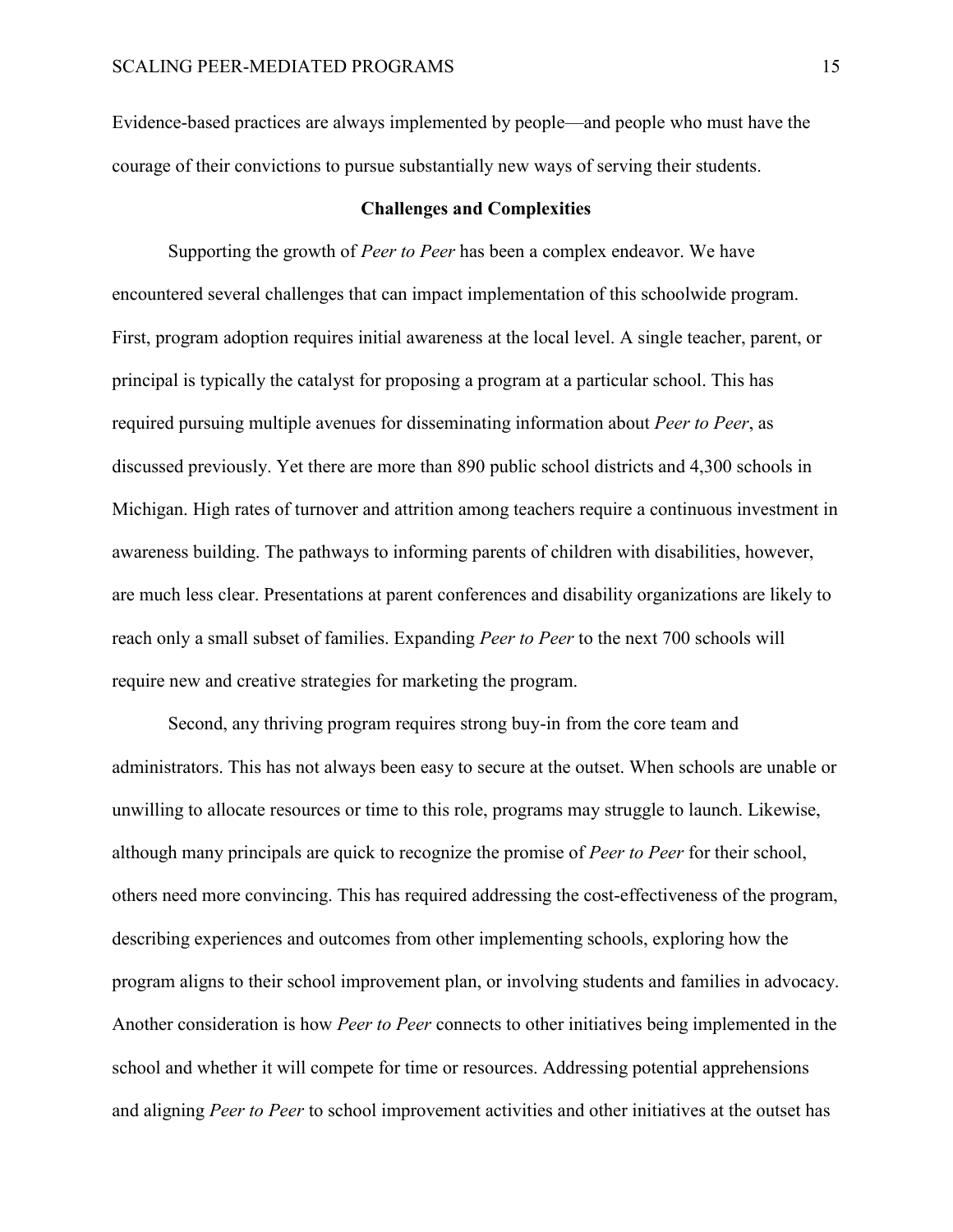proved helpful.

Third, maintaining program quality requires sustained attention. In the absence of strong program leadership and regular team reflection, local *Peer to Peer* programs can drift from their intended design. We have seen programs begin to omit important program components or incorporate additional features that are incongruous with its primary purpose. The development of the implementation manual and fidelity tools have been critical here. However, many schools still need reminders to regularly evaluate and refine their program in light of these benchmarks. Likewise, we have seen programs in which the relationships among students with and without disabilities become more hierarchical than reciprocal. Reorienting the ways in which these schools equip and support students as they spend time together is important. START has developed materials to help school staff understand that *Peer to Peer* is a participation model, rather than a helper model. Peers are not trained as "mini-paraprofessionals," but are engaged in authentic friendships, supporting their peers with disabilities in meaningful and naturalistic ways.

Fourth, maintaining a high-quality program that will have longevity within a school building requires that it become systematized and standard practice for students with social support needs. Reliance on a single or small number of highly motivated staff to keep the program going is risky since, as with many school initiatives, their continuation is uncertain at best unless the program becomes part of the school culture, embedded within school plans, and part of the curriculum. This means the building staff—from teachers to administrators, recess monitors to bus drivers, and coaches to parents—need to understand and adopt the program as an expected component of school programming. Involving the broader school and families in training, activities, and celebrations makes it part of the culture of the school community.

#### **Recommendations for Research**

The continued growth of peer-mediated programs could be accelerated through new areas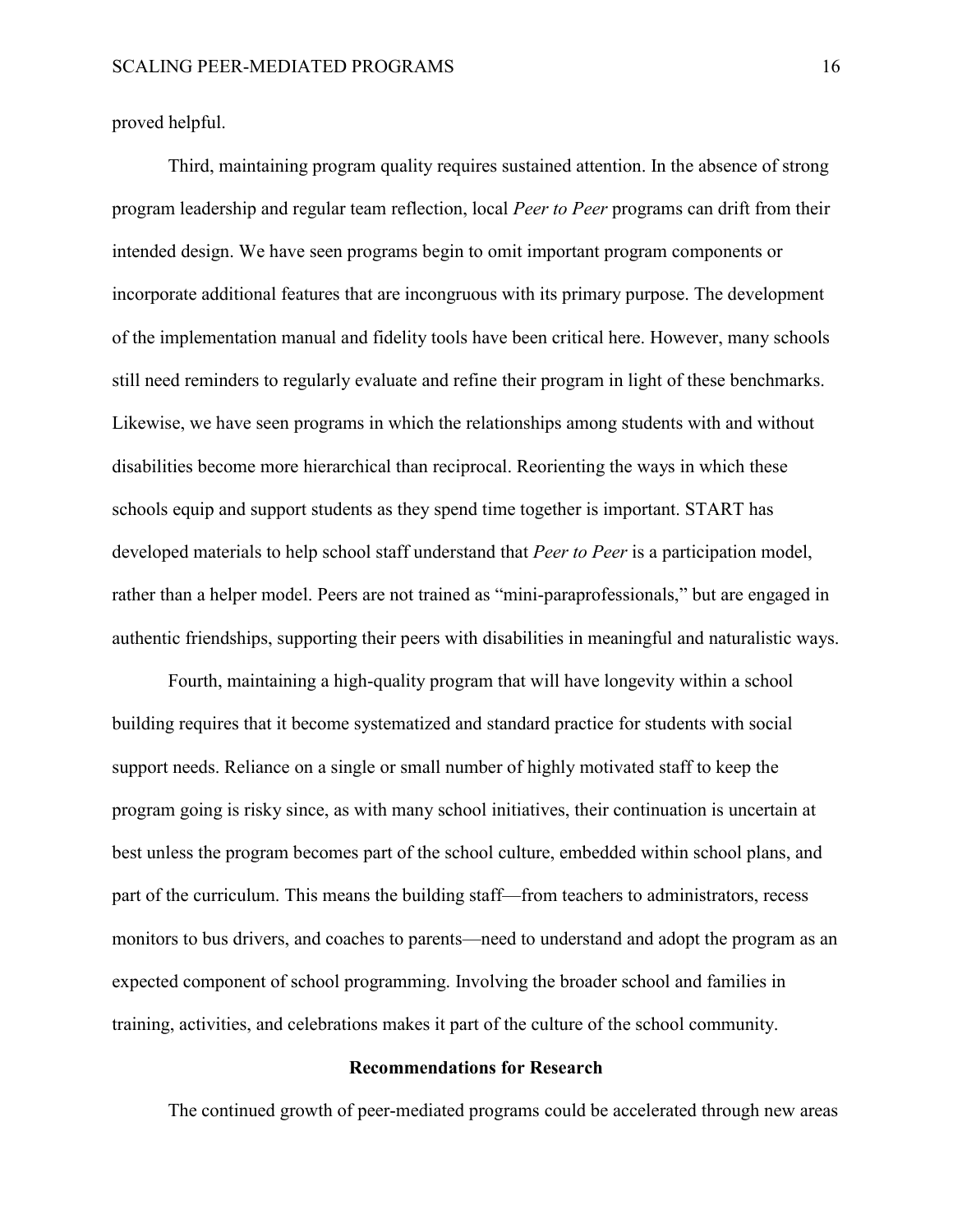of exploration. First, school teams are quick to describe the myriad ways in which students with disabilities are impacted by their involvement in the program. These include the acquisition of new skills and knowledge, the development of new friendships, increased involvement in school activities, and greater enjoyment of school. Most schools take steps to document the difference the program has made in at least some of these areas. But the longer-term impact of peermediated programs has received less attention. Most students with disabilities participate in the program across multiple years. How does the accumulation of experiences, support, and instruction they receive impact the long-term trajectories of students? The paucity of more extended evaluations of educational programs is a pressing need in the field of special education. Future studies are needed that follow cohorts of students who do and do not participate in *Peer to Peer* to examine the ways it shapes their in- and post-school outcomes over time.

Second, the prominence of peers in peer-mediated programs also raises important questions about their experiences and outcomes. End-of-year surveys find that many peer partners report substantial personal growth (e.g., advocacy skills, self-awareness, responsibility), greater understanding of disability and diversity, and new relationships. Such peer-focused outcomes are congruous with those identified elsewhere in the peer-mediated literature (e.g., Travers & Carter, 2021). However, this area of impact warrants an even closer look. Future studies are needed to examine the impact of *Peer to Peer* on the academic, behavioral, and school engagement outcomes of participating peers. For example, some participating schools have documented noticeable increases in attendance and grades for participating peer partners, particularly at-risk peers, as well as decreases in their behavioral referrals (Masked, 2021c). The indirect impact on schoolmates who are not themselves involved in peer-mediated programs is also of interest. Although these programs are often proposed as another way of improving overall school culture, this issue has not been studied.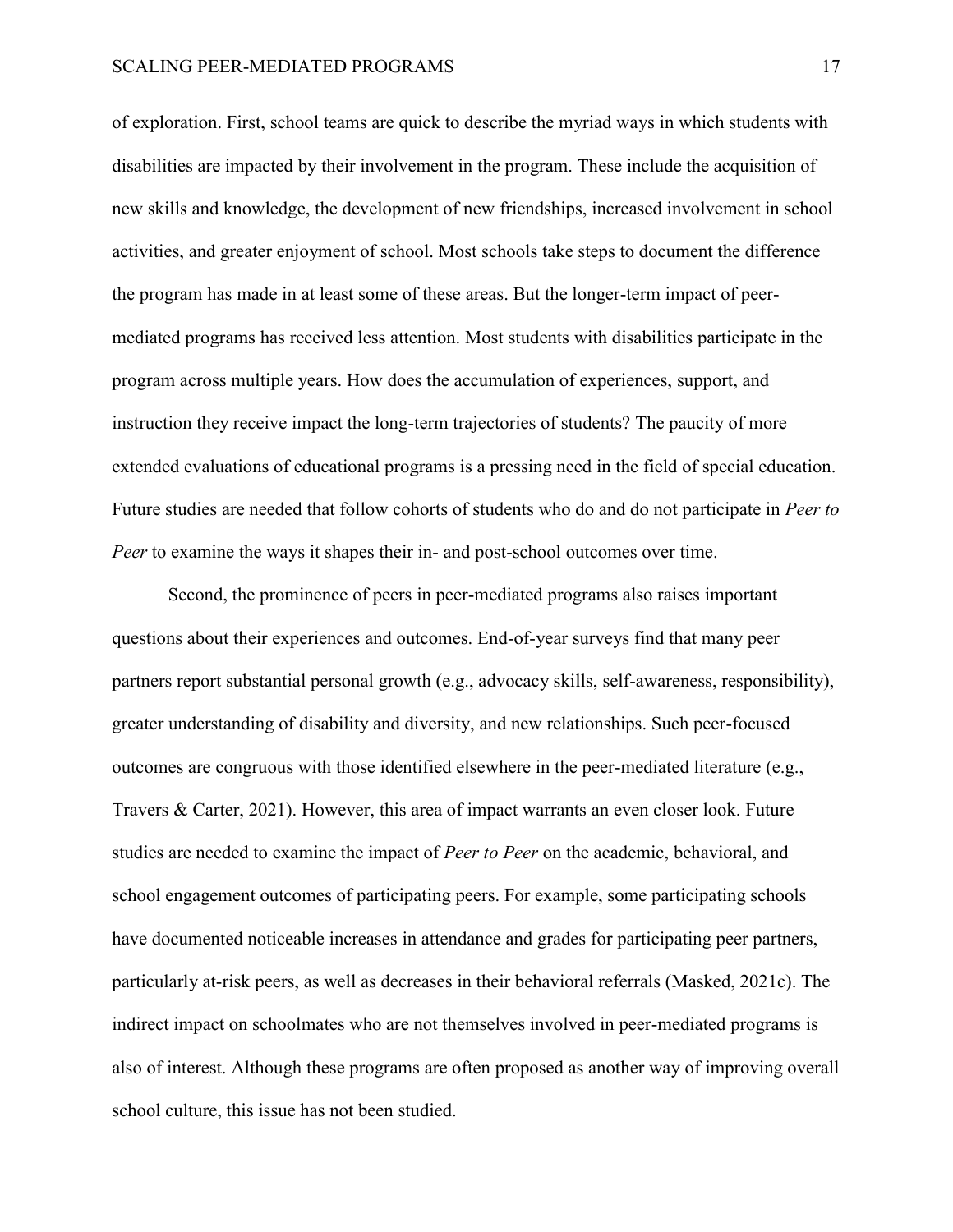Third, the success of any schoolwide program is never guaranteed. While many programs grow and thrive, others stagnate or eventually cease. Given the large number of peer-mediated programs that have been established in such wide-ranging settings and circumstances, research is needed to examine the various factors that contribute to successful adoption and expansion at the school and district levels. Our work with schools over the last two decades suggests the importance of having committed administrative support, a skilled building-level program leader, a functional building-level core team, and a district program coordinator for scale up. Studies could examine changes in program implementation fidelity over time in relation to variables like school demographics, resources, staffing, and supports. Likewise, in-depth case studies of highand low-implementing schools could help identify features that differentiate the two.

Ensuring all students can participate meaningfully in the breadth of social and learning experiences offered by their schools is a critical—but complex—endeavor. The *Peer to Peer*  program provides one practical avenue through which schools can expand opportunities for students with and without disabilities to spend time together within and beyond the classroom. We encourage other states and provinces to draw upon our experiences and recommendations as they consider how best to meet the educational needs of students with autism and other developmental disabilities in their regions and scale-up these programs for the broadest impact.

#### **References**

- Agran, M., Wojcik, A., Cain, I., Thoma, C., Achola, E., Austin, K. M., Nixon, C. A., & Tamura, R. B. (2017). Education and training in autism and developmental disabilities: Does inclusion end at 3:00? *Education and Training in Autism and Developmental Disabilities, 52*(1), 3-12.
- Brock, M. E., Canella-Malone, H. I., Seaman, R. L., Andzik, N. R., Schaefer, J. M., Page, E. J., Barczak, M. A., & Dueker, S. A. (2017). Findings across practitioner training studies in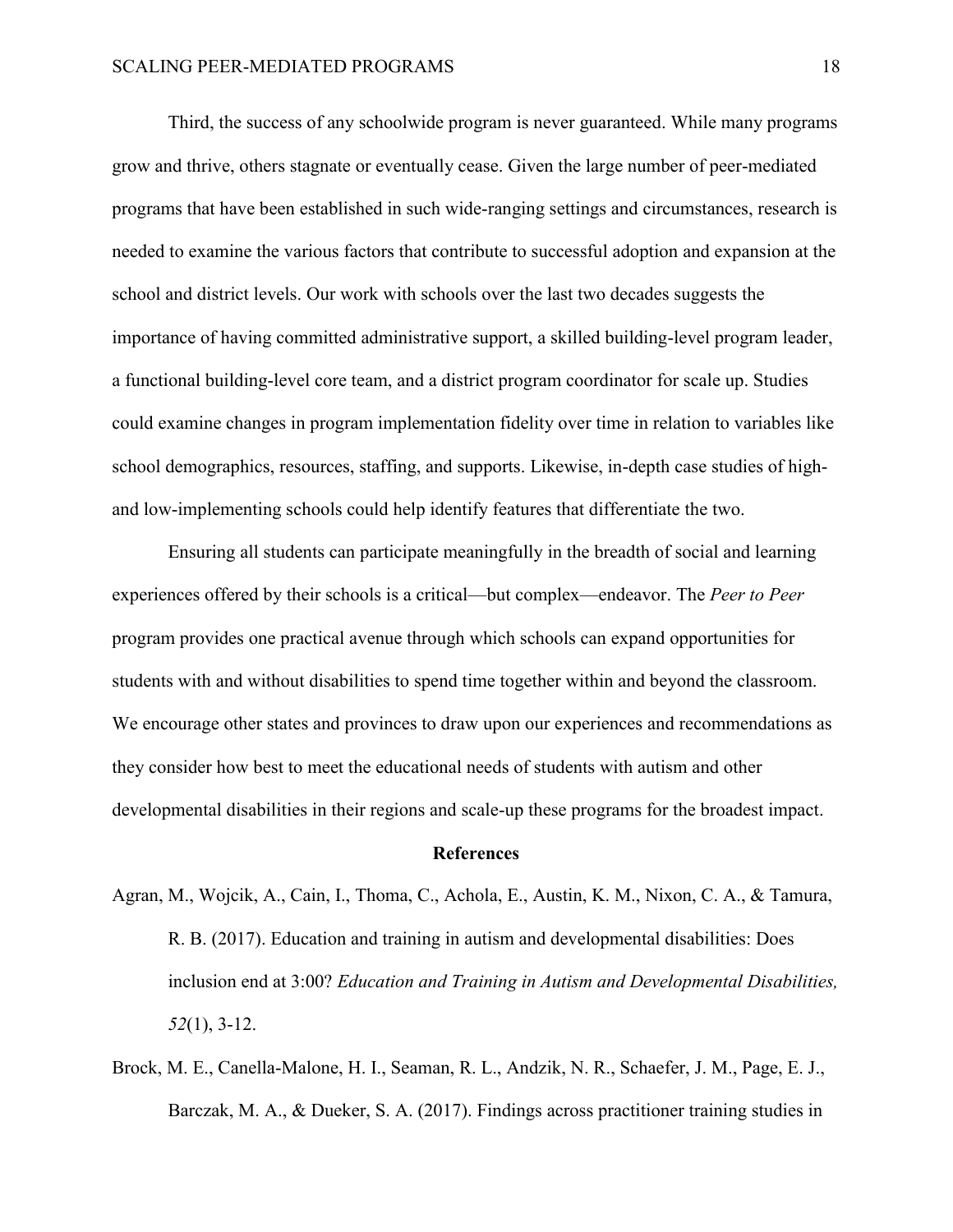special education: A comprehensive review and meta-analysis. *Exceptional Children, 84*(1), 7-26. https://doi.org/10.1177/0014402917698008

- Brock, M. E., & Huber, H. B. (2017). Are peer support arrangements an evidence-based practice? A systematic review. *The Journal of Special Education, 51*(3), 150-163. https://doi.org/10.1177/0022466917708184
- Carter, E. W. (2021). Peer-mediated support interventions for students with autism spectrum disorders. In P. A. Prelock & R. McCauley (Eds.), *Treatment of autism spectrum*   $disorders (2<sup>nd</sup> ed.: pp. 315-352)$ . Brookes.
- Carter, E. W., & Draper, J. (2010). Making school matter: Supporting meaningful secondary experiences for adolescents who use AAC. In D. McNaughton & D. R., Beukelman (Eds.), *Transition strategies for adolescents and young adults who use augmentative and alternative communication* (pp. 69-90). Brookes Publishing.
- Carter, E. W., & Pesko, M. J. (2008). Social validity of peer interaction intervention strategies in high school classrooms: Effectiveness, feasibility, and actual use. *Exceptionality, 16*(3), 156-173. https://doi.org/10.1080/09362830802198427
- Cook, B. G., & Odom, S. L. (2013). Evidence-based practices and implementation science in special education. *Exceptional Children, 79*(2), 135-144. https://doi.org/10.1177/001440291307900201
- Harris, K. R., & Meltzer, L. (Eds.) (2015). *The power of peers in the classroom: Enhancing learning and social skills.* Guilford Press.
- Horner, R. H., Ward, C. S., Fixsen, D. L., Sugai, G., McIntosh, K., Putnam, R., & Little, H. D. (2019). Resource leveraging to achieve large-scale implementation of effective educational practices. *Journal of Positive Behavior Interventions, 21*(2), 67-76. http://doi.org/10.1177/1098300718783754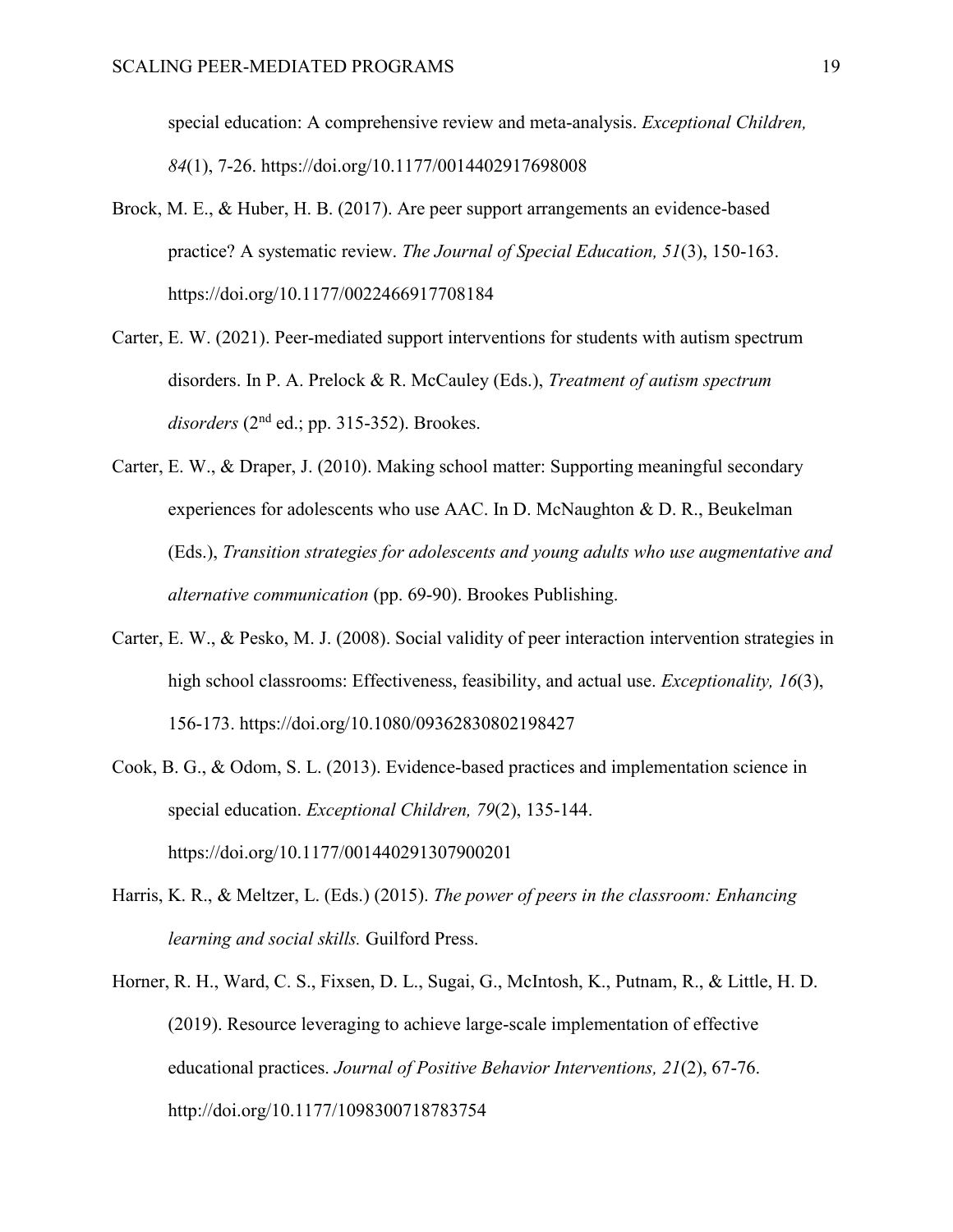- Kamps, D. M., Kravits, T., Lopez, A. G., Kemmerer, K., Potucek, J., & Harrell, L. G. (1998). What do the peers think? Social validity of peer-mediated programs. *Education and Treatment of Children, 21*(2), 107-134.
- Klingner, J. K., Boardman, a. G., & McMaster, K. L. (2013). What does it take to scale up and sustain evidence-based practices? *Exceptional Children, 73*(3), 195-211. https://doi.org/10.1177/001440291307900205
- Knight, V., Huber, H. B., Kuntz, E., Carter, E. W., & Juárez, P. (2019). Instructional practices, priorities, and preparedness for educating students with autism and intellectual disability. *Focus on Autism and Other Developmental Disabilities, 34*(1)*,* 3-14. https://doi.org/10.1177/1088357618755694
- Masked. (2021a). *How do peers benefit from peer-mediated interventions? Examining impact within secondary and postsecondary programs.* Manuscript submitted for publication.
- Masked. (2021b). *It "goes both ways": The impact of peer-mediated interventions on peers.*  Manuscript submitted for publication
- Masked. (2021c). *The reciprocity of peer-mediated interventions: Examining outcomes for peers.* Manuscript submitted for publication.
- Morningstar, M. E., Kurth, J. A., & Johnson, P. E. (2017). Examining national trends in educational placements for students with significant disabilities. *Remedial and Special Education, 38*(1), 3-12. https://doi.org/10.1177/0741932516678327

National Autism Center. (2009). *National standards report.* Author.

Odom, S. L. (2019). Peer-based interventions for children and youth with autism spectrum disorder: History and effects. *School Psychology Review, 48*(2), 170-176. https://doi.org/10.17105/SPR-2019-0019.V48-2

Odom, S. L., Brantlinger, E., Gersten, R., Horner, R. H., Thompson, B., & Harris, K. (2005).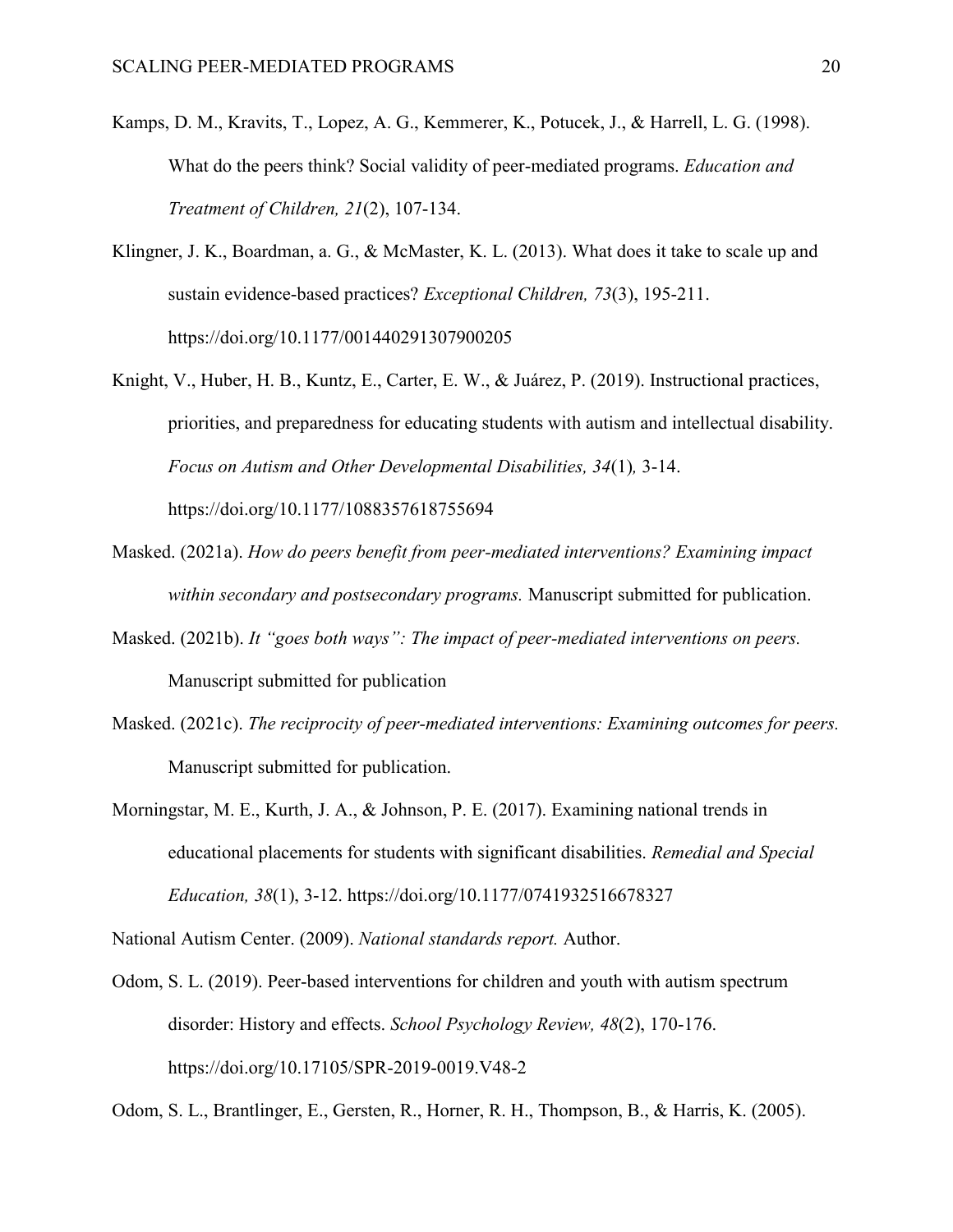Research in special education: Scientific methods and evidence-based practices.

*Exceptional Children, 71*(2), 137-148. https://doi.org/10.1177/001440290507100201

- Odom, S. L., Collet-Klingenberg, L., Rogers, S., & Hatton, D. (2010). Evidence-based practices for children and youth with autism spectrum disorders. *Preventing School Failure, 54*(4), 275-282. https://doi.org/10.1080/10459881003785506
- Petrina, N., Carter, M., & Stephenson, J. (2014). The nature of friendship in children with autism spectrum disorders: A systematic review. *Research in Autism Spectrum Disorders, 8*(2), 111-126. https://doi.org/10.1016/j.rasd.2013.10.016
- Steinbrenner, J. R., Hume, K., Odom, S. L., Morin, K. L., Nowell, S. W., Tomaszewski, B., Szendrey, S., McIntyre, N. S., Yucesoy-Ozkan, S., & Savage, M. N. (2020). *Evidencebased practices for children, youth, and young adults with autism*. The University of North Carolina at Chapel Hill.
- Travers, H. E., & Carter, E. W. (in press). A portrait of peers within peer-mediated interventions: A literature review. *Focus on Autism and Other Developmental Disabilities*.
- Travers, H. E, & Carter, E. W. (2021). A systematic review of how peer-mediated interventions impact students without disabilities. *Remedial and Special Education*. Advance online publication. https://doi.org/10.1177/0741932521989414
- Watkins, L., O'Reilly, M., Kuhn, M., Gevarter, C., Lancioni, G. E., Sigafoos, J., & Lang, R. (2015). A review of peer-mediated social interaction interventions for students with autism in inclusive settings. *Journal of Autism and Developmental Disorders*, *45*(4), 1070-1083. https://doi.org/10.1007/s10803-014-2264-x
- Ziegler, M., Matthews, A., Mayberry, M., Owen-De Schryver, J., & Carter, E. W. (2020). From barriers to belonging: Promoting inclusion and relationships through Peer to Peer programs. *TEACHING Exceptional Children, 52*(6), 426-434.